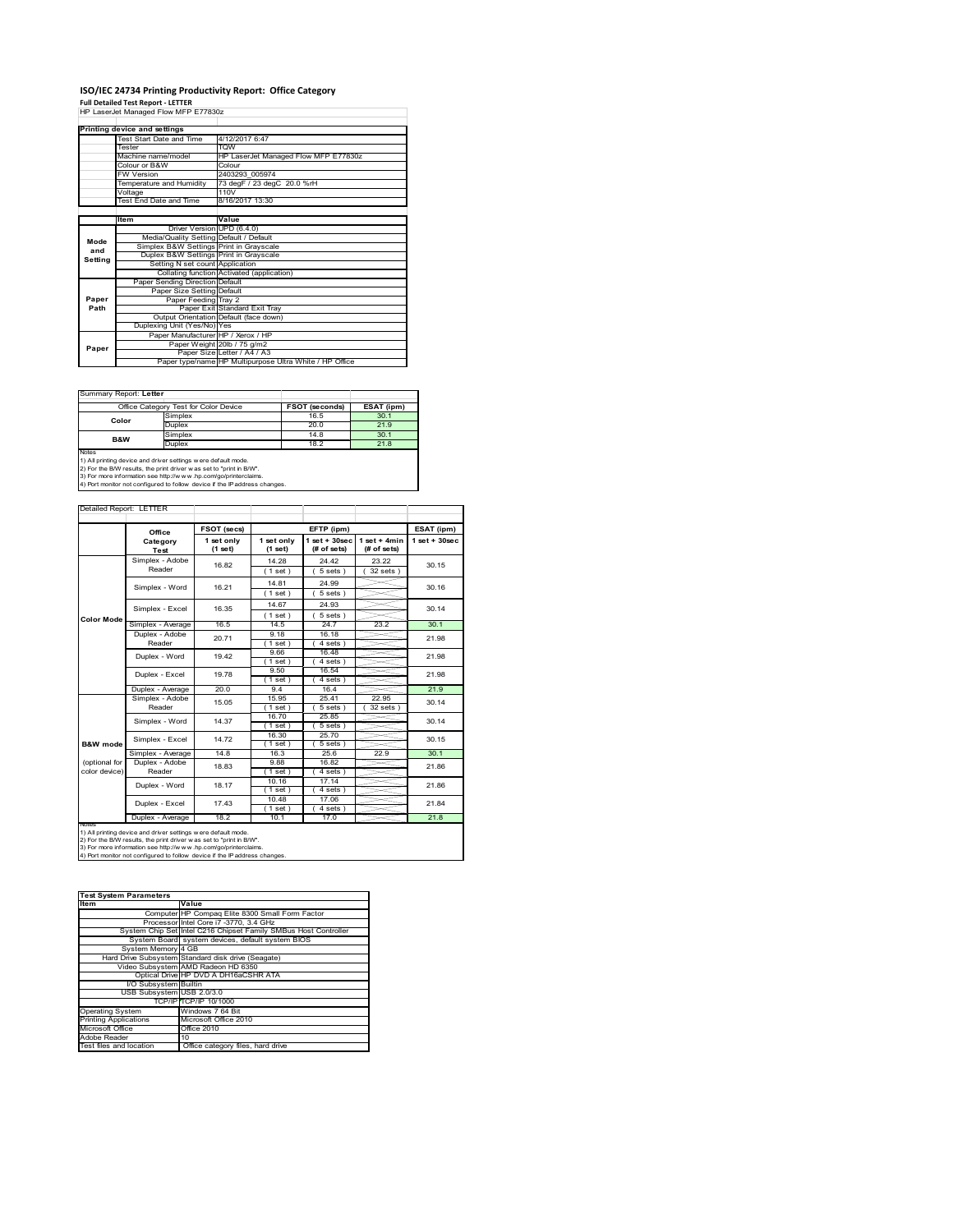# **ISO/IEC 24734 Printing Productivity Report: Office Category Full Detailed Test Report ‐ A4** HP LaserJet Managed Flow MFP E77830z

|         | HP LaserJet Managed Flow MFP E77830z    |                                                         |
|---------|-----------------------------------------|---------------------------------------------------------|
|         |                                         |                                                         |
|         | Printing device and settings            |                                                         |
|         | Test Start Date and Time                | 4/12/2017 6:47                                          |
|         | Tester                                  | <b>WOT</b>                                              |
|         | Machine name/model                      | HP LaserJet Managed Flow MFP E77830z                    |
|         | Colour or B&W                           | Colour                                                  |
|         | <b>FW Version</b>                       | 2403293 005974                                          |
|         | Temperature and Humidity                | 73 degF / 23 degC 20.0 %rH                              |
|         | Voltage                                 | 110V                                                    |
|         | Test End Date and Time                  | 8/16/2017 13:30                                         |
|         |                                         |                                                         |
|         | <b>Item</b>                             | Value                                                   |
|         | Driver Version UPD (6.4.0)              |                                                         |
| Mode    | Media/Quality Setting Default / Default |                                                         |
| and     | Simplex B&W Settings Print in Grayscale |                                                         |
| Setting | Duplex B&W Settings Print in Grayscale  |                                                         |
|         | Setting N set count Application         |                                                         |
|         |                                         | Collating function Activated (application)              |
|         | Paper Sending Direction Default         |                                                         |
|         | Paper Size Setting Default              |                                                         |
| Paper   | Paper Feeding Tray 2                    |                                                         |
| Path    |                                         | Paper Exit Standard Exit Tray                           |
|         |                                         | Output Orientation Default (face down)                  |
|         | Duplexing Unit (Yes/No) Yes             |                                                         |
|         | Paper Manufacturer HP / Xerox / HP      |                                                         |
| Paper   |                                         | Paper Weight 20lb / 75 g/m2                             |
|         |                                         | Paper Size Letter / A4 / A3                             |
|         |                                         | Paper type/name HP Multipurpose Ultra White / HP Office |

Summary Report: **A4**

|                | Office Category Test for Color Device | FSOT (seconds) | ESAT (ipm) |
|----------------|---------------------------------------|----------------|------------|
| Colour         | Simplex                               | 16.5           | 30.1       |
|                | Duplex                                | 20.1           | 22.0       |
| <b>B&amp;W</b> | Simplex                               | 14.6           | 30.1       |
|                | Duplex                                | 18.2           | 21.9       |
| Notes          |                                       |                |            |

Notes<br>1) All printing device and driver settings were default mode.<br>2) For the B/W results, the print driver was set to "print in B/W".<br>3) For more information see http://www.hp.com/go/printerclaims.<br>4) Por more informatio

| Detailed Report: A4 |                                     |                       |                         |                                   |                               |                   |
|---------------------|-------------------------------------|-----------------------|-------------------------|-----------------------------------|-------------------------------|-------------------|
|                     | Office                              | FSOT (secs)           |                         | EFTP (ipm)                        |                               | ESAT (ipm)        |
|                     | Category<br>Test                    | 1 set only<br>(1 set) | 1 set only<br>$(1$ set) | $1$ set + $30$ sec<br>(# of sets) | $1$ set + 4min<br>(# of sets) | $1$ set $+30$ sec |
|                     | Simplex - Adobe                     | 16.67                 | 14.39                   | 24.61                             | 28.21                         | 30.15             |
|                     | Reader                              |                       | (1 set)                 | $5 sets$ )                        | 32 sets                       |                   |
|                     | Simplex - Word                      | 16.29                 | 14.73                   | 24.94                             |                               | 30.13             |
|                     |                                     |                       | $1$ set)                | 5 sets)                           |                               |                   |
|                     | Simplex - Excel                     | 16.50                 | 14.55                   | 24.89                             |                               | 30.14             |
| Colour<br>Mode      |                                     |                       | (1 set)                 | 5 sets)                           |                               |                   |
|                     | Simplex - Average                   | 16.5                  | 14.5                    | 24.8                              | 28.2                          | 30.1              |
|                     | Duplex - Adobe                      | 20.43                 | 9.26                    | 16.28                             |                               | 22.04             |
|                     | Reader                              |                       | 1 set)                  | 4 sets)                           |                               |                   |
|                     | Duplex - Word                       | 20.25                 | 9.34                    | 16.54                             |                               | 22.08             |
|                     |                                     |                       | $1$ set)                | $4 sets$ )                        |                               |                   |
|                     | Duplex - Excel                      | 19.42                 | 9.64                    | 16.44                             |                               | 22.06             |
|                     |                                     | 20.1                  | $1$ set)<br>94          | 4 sets<br>16.4                    |                               | 22.0              |
|                     | Duplex - Average<br>Simplex - Adobe |                       | 16.34                   | 25.72                             | 26.05                         |                   |
|                     | Reader                              | 14.68                 | $1$ set)                | 5 sets )                          | 32 sets                       | 30.14             |
|                     |                                     | 14.41                 | 16.65                   | 25.72                             |                               | 30.12             |
|                     | Simplex - Word                      |                       | $1$ set)                | $5 sets$ )                        |                               |                   |
|                     |                                     | 14.53                 | 16.51                   | 25.92                             |                               | 30.16             |
| B&W mode            | Simplex - Excel                     |                       | $1$ set)                | 5 sets                            |                               |                   |
|                     | Simplex - Average                   | 14.6                  | 16.5                    | 25.7                              | 26.0                          | 30.1              |
| (optional for       | Duplex - Adobe                      | 18.87                 | 9.84                    | 16.86                             |                               | 21.90             |
| color device)       | Reader                              |                       | $1$ set)                | $4 sets$ )                        |                               |                   |
|                     | Duplex - Word                       | 18.15                 | 10.16                   | 17.04                             |                               | 21.92             |
|                     |                                     |                       | (1 set)                 | 4 sets)                           |                               |                   |
|                     | Duplex - Excel                      | 17.48                 | 10.46<br>$1$ set)       | 17.00<br>4 sets                   |                               | 21.94             |
|                     | Duplex - Average                    | 18.2                  | 10.1                    | 16.9                              |                               | 21.9              |
| <b>INOTES</b>       |                                     |                       |                         |                                   |                               |                   |

notes<br>1) All printing device and driver settings w ere default mode.<br>2) For the B/W results, the print driver was set to "print in B/W".<br>3) For more information see http://www.vhp.com/go/printerclaims.<br>4) For more informat

| <b>Test System Parameters</b> |                                                                 |
|-------------------------------|-----------------------------------------------------------------|
| <b>Item</b>                   | Value                                                           |
|                               | Computer HP Compaq Elite 8300 Small Form Factor                 |
|                               | Processor Intel Core i7 -3770, 3.4 GHz                          |
|                               | System Chip Set Intel C216 Chipset Family SMBus Host Controller |
|                               | System Board system devices, default system BIOS                |
| System Memory 4 GB            |                                                                 |
|                               | Hard Drive Subsystem Standard disk drive (Seagate)              |
|                               | Video Subsystem AMD Radeon HD 6350                              |
|                               | Optical Drive HP DVD A DH16aCSHR ATA                            |
| I/O Subsystem Builtin         |                                                                 |
| USB Subsystem USB 2.0/3.0     |                                                                 |
|                               | TCP/IPITCP/IP 10/1000                                           |
| <b>Operating System</b>       | Windows 7 64 Bit                                                |
| <b>Printing Applications</b>  | Microsoft Office 2010                                           |
| Microsoft Office              | Office 2010                                                     |
| Adobe Reader                  | 10                                                              |
| Test files and location       | Office category files, hard drive                               |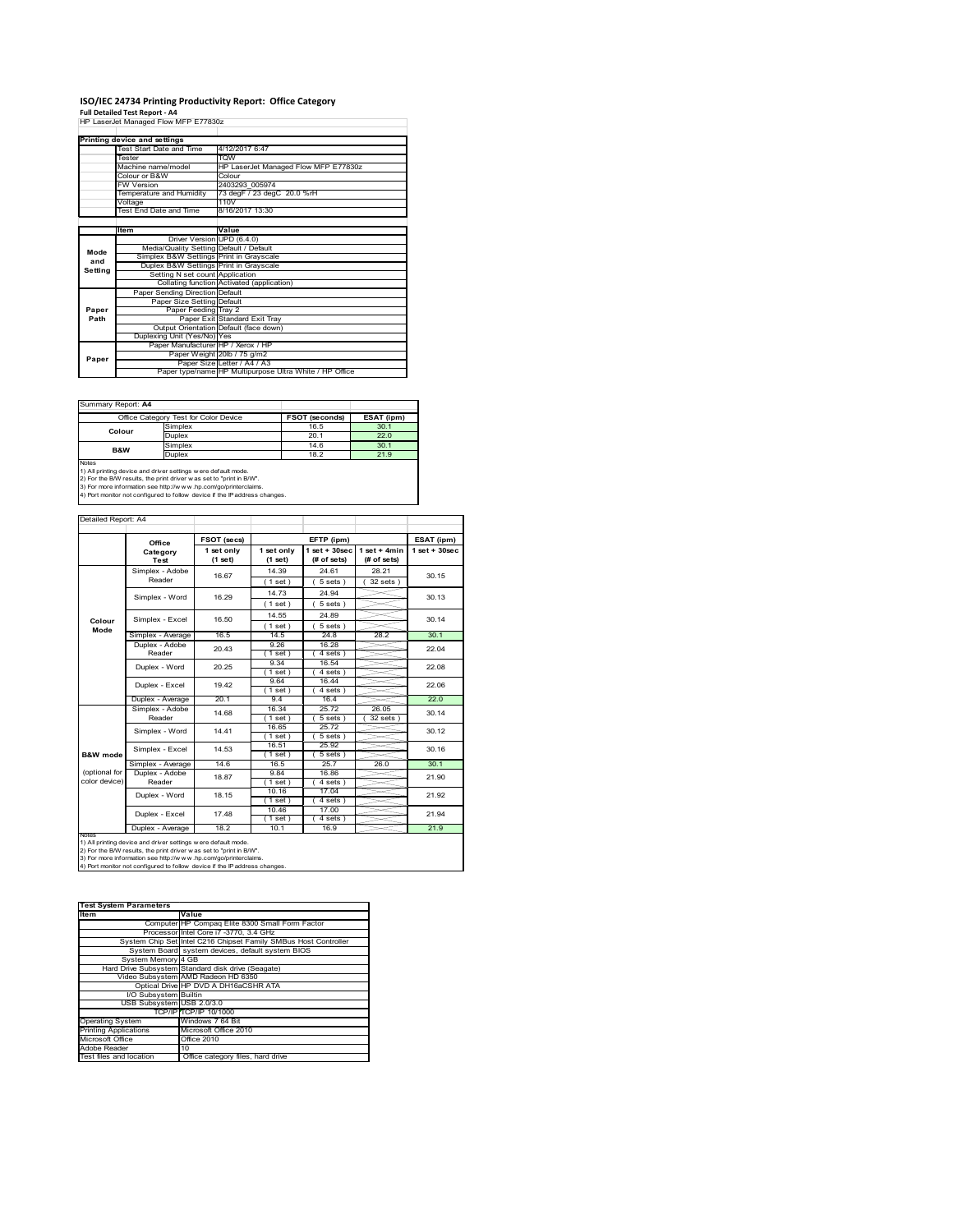# **ISO/IEC 24734 Printing Productivity Report: Office Category Full Detailed Test Report ‐ Tabloid** HP LaserJet Managed Flow MFP E77830z

|         | HP LaserJet Managed Flow MFP E77830z    |                                                         |
|---------|-----------------------------------------|---------------------------------------------------------|
|         |                                         |                                                         |
|         | Printing device and settings            |                                                         |
|         | Test Start Date and Time                | 4/12/2017 6:47                                          |
|         | <b>Tester</b>                           | <b>TOW</b>                                              |
|         | Machine name/model                      | HP LaserJet Managed Flow MFP E77830z                    |
|         | Colour or B&W                           | Colour                                                  |
|         | <b>FW Version</b>                       | 2403293 005974                                          |
|         | Temperature and Humidity                | 73 degF / 23 degC 20.0 %rH                              |
|         | Voltage                                 | 110V                                                    |
|         | Test End Date and Time                  | 8/16/2017 13:30                                         |
|         |                                         |                                                         |
|         | Item                                    | Value                                                   |
|         | Driver Version UPD (6.4.0)              |                                                         |
| Mode    | Media/Quality Setting Default / Default |                                                         |
| and     | Simplex B&W Settings Print in Grayscale |                                                         |
| Setting | Duplex B&W Settings Print in Grayscale  |                                                         |
|         | Setting N set count Application         |                                                         |
|         |                                         | Collating function Activated (application)              |
|         | Paper Sending Direction Default         |                                                         |
|         | Paper Size Setting Default              |                                                         |
| Paper   | Paper Feeding Tray 2                    |                                                         |
| Path    |                                         | Paper Exit Standard Exit Tray                           |
|         |                                         | Output Orientation Default (face down)                  |
|         | Duplexing Unit (Yes/No) Yes             |                                                         |
|         | Paper Manufacturer HP / Xerox / HP      |                                                         |
| Paper   |                                         | Paper Weight 20lb / 75 g/m2                             |
|         |                                         | Paper Size Letter / A4 / A3                             |
|         |                                         | Paper type/name HP Multipurpose Ultra White / HP Office |

Summary Report: Tabloid

| Office Category Test for Color Device                                      |                                                                | <b>FSOT (seconds)</b> | ESAT (ipm) |  |  |  |
|----------------------------------------------------------------------------|----------------------------------------------------------------|-----------------------|------------|--|--|--|
| Color                                                                      | Simplex                                                        | 16.5                  | 16.0       |  |  |  |
|                                                                            | Duplex                                                         | 20.0                  | 12.2       |  |  |  |
| <b>B&amp;W</b>                                                             | Simplex                                                        | 22.7                  | 16.0       |  |  |  |
|                                                                            | <b>Duplex</b>                                                  | 25.6                  |            |  |  |  |
| Notes                                                                      |                                                                |                       |            |  |  |  |
|                                                                            | 1) All printing device and driver settings w ere default mode. |                       |            |  |  |  |
| 2) For the B/W results, the print driver was set to "print in B/W".        |                                                                |                       |            |  |  |  |
| 3) For more information see http://www.hp.com/go/printerclaims.            |                                                                |                       |            |  |  |  |
| 4) Port monitor not configured to follow device if the IP address changes. |                                                                |                       |            |  |  |  |

| Detailed Report: Tabloid       |                           |                                                                |                       |                                   |                               |                    |
|--------------------------------|---------------------------|----------------------------------------------------------------|-----------------------|-----------------------------------|-------------------------------|--------------------|
|                                | Office                    | FSOT (secs)                                                    |                       | EFTP (ipm)                        |                               | ESAT (ipm)         |
|                                | Category<br>Test          | 1 set only<br>(1 set)                                          | 1 set only<br>(1 set) | $1$ set + $30$ sec<br>(# of sets) | $1$ set + 4min<br>(# of sets) | $1$ set + $30$ sec |
|                                | Simplex - Adobe<br>Reader | 24.78                                                          | 9.68<br>(1 set)       | 13.70<br>$4 sets$ )               | 15.02<br>$18$ sets $)$        | 16.08              |
|                                | Simplex - Word            | 23.38                                                          | 10.26                 | 14.09                             |                               | 16.08              |
|                                |                           |                                                                | $1$ set $)$<br>10.32  | $4 sets$ )<br>12.17               |                               |                    |
| <b>Color Mode</b>              | Simplex - Excel           | 23.25                                                          | (1 set)               | 4 sets)                           |                               | 16.08              |
|                                |                           | 23.9<br>Simplex - Average<br>Duplex - Adobe<br>29.75<br>Reader | 10.0                  | 13.3                              | 15.0                          | 16.0               |
|                                |                           |                                                                | 6.70<br>(1 set)       | 8.96<br>3 sets)                   |                               | 12.24              |
|                                | Duplex - Word             | 28.19                                                          | 7.02<br>$1$ set)      | 9.20<br>$3 sets$ )                |                               | 12.24              |
|                                | Duplex - Excel            | 27.28                                                          | 7.20<br>$1$ set)      | 8.40<br>$3 sets$ )                |                               | 12.24              |
|                                | Duplex - Average          | 28.5                                                           | 6.9                   | 8.8                               |                               | 12.2               |
|                                | Simplex - Adobe           |                                                                | 10.23                 | 14.02                             | 15.63                         |                    |
|                                | Reader                    | 23.45                                                          | $1$ set $)$           | $4 sets$ )                        | $28$ sets $)$                 | 16.08              |
|                                | Simplex - Word            | 22.26                                                          | 10.78<br>$1$ set $)$  | 14.31<br>4 sets)                  |                               | 16.07              |
| B&W mode                       | Simplex - Excel           | 22.25                                                          | 10.78<br>$1$ set)     | 14.27<br>$4 sets$ )               |                               | 16.09              |
|                                | Simplex - Average         | 22.7                                                           | 10.5                  | 14.2                              | 15.6                          | 16.0               |
| (optional for<br>color device) | Duplex - Adobe<br>Reader  | 27.22                                                          | 7.28<br>$1$ set)      | 9.14<br>3 sets)                   |                               | 12.58              |
|                                | Duplex - Word             | 25.03                                                          | 7.78<br>$1$ set)      | 9.70<br>3 sets)                   |                               | 12.56              |
|                                | Duplex - Excel            | 24.48                                                          | 7.94<br>$1$ set)      | 9.74<br>3 sets)                   |                               | 12.62              |
|                                | Duplex - Average          | 25.6                                                           | 7.6                   | 9.5                               |                               | 12.5               |

notes<br>1) All printing device and driver settings w ere default mode.<br>2) For the B/W results, the print driver was set to "print in B/W".<br>3) For more information see http://w w.w. r.p.com/go/printerclaims.<br>4) For more infor

| <b>Test System Parameters</b> |                                                                 |
|-------------------------------|-----------------------------------------------------------------|
| <b>Item</b>                   | Value                                                           |
|                               | Computer HP Compaq Elite 8300 Small Form Factor                 |
|                               | Processor Intel Core i7 -3770, 3.4 GHz                          |
|                               | System Chip Set Intel C216 Chipset Family SMBus Host Controller |
|                               | System Board system devices, default system BIOS                |
| System Memory 4 GB            |                                                                 |
|                               | Hard Drive Subsystem Standard disk drive (Seagate)              |
|                               | Video Subsystem AMD Radeon HD 6350                              |
|                               | Optical Drive HP DVD A DH16aCSHR ATA                            |
| I/O Subsystem Builtin         |                                                                 |
| USB Subsystem USB 2.0/3.0     |                                                                 |
|                               | TCP/IPITCP/IP 10/1000                                           |
| <b>Operating System</b>       | Windows 7 64 Bit                                                |
| <b>Printing Applications</b>  | Microsoft Office 2010                                           |
| Microsoft Office              | Office 2010                                                     |
| Adobe Reader                  | 10                                                              |
| Test files and location       | Office category files, hard drive                               |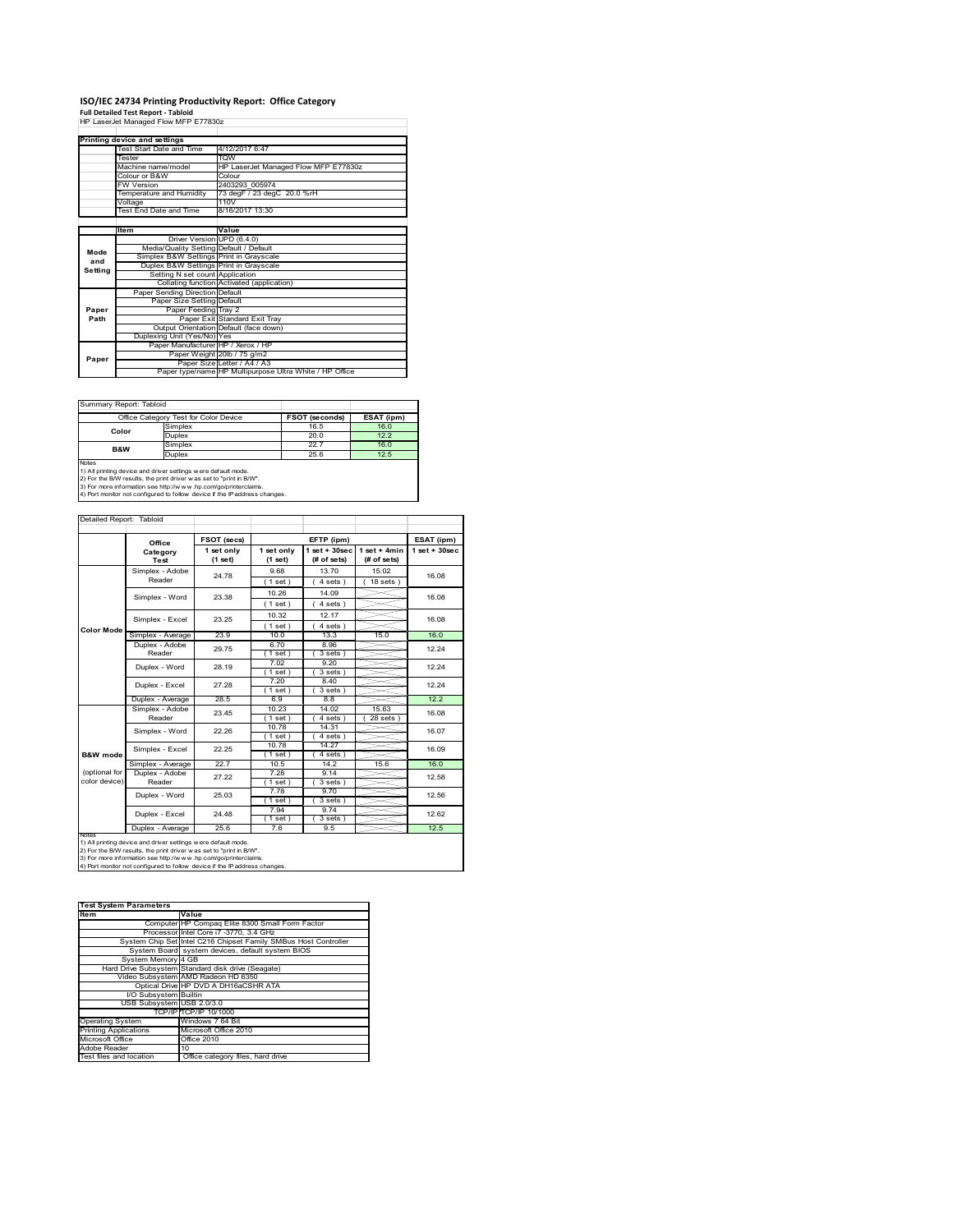# **ISO/IEC 24734 Printing Productivity Report: Office Category Full Detailed Test Report ‐ A3** HP LaserJet Managed Flow MFP E77830z

| HP LaserJet Managed Flow MFP E77830z |                                         |                                                         |  |  |  |
|--------------------------------------|-----------------------------------------|---------------------------------------------------------|--|--|--|
|                                      |                                         |                                                         |  |  |  |
|                                      | Printing device and settings            |                                                         |  |  |  |
|                                      | Test Start Date and Time                | 4/12/2017 6:47                                          |  |  |  |
|                                      | Tester                                  | <b>TOW</b>                                              |  |  |  |
|                                      | Machine name/model                      | HP LaserJet Managed Flow MFP E77830z                    |  |  |  |
|                                      | Colour or B&W                           | Colour                                                  |  |  |  |
|                                      | <b>FW Version</b>                       | 2403293 005974                                          |  |  |  |
|                                      | Temperature and Humidity                | 73 degF / 23 degC 20.0 %rH                              |  |  |  |
|                                      | Voltage                                 | 110V                                                    |  |  |  |
|                                      | Test End Date and Time                  | 8/16/2017 13:30                                         |  |  |  |
|                                      |                                         |                                                         |  |  |  |
|                                      | Item                                    | Value                                                   |  |  |  |
|                                      | Driver Version UPD (6.4.0)              |                                                         |  |  |  |
| Mode                                 | Media/Quality Setting Default / Default |                                                         |  |  |  |
| and                                  | Simplex B&W Settings Print in Grayscale |                                                         |  |  |  |
| Setting                              | Duplex B&W Settings Print in Grayscale  |                                                         |  |  |  |
|                                      | Setting N set count Application         |                                                         |  |  |  |
|                                      |                                         | Collating function Activated (application)              |  |  |  |
|                                      | Paper Sending Direction Default         |                                                         |  |  |  |
|                                      | Paper Size Setting Default              |                                                         |  |  |  |
| Paper                                | Paper Feeding Tray 2                    |                                                         |  |  |  |
| Path                                 |                                         | Paper Exit Standard Exit Tray                           |  |  |  |
|                                      |                                         | Output Orientation Default (face down)                  |  |  |  |
|                                      | Duplexing Unit (Yes/No) Yes             |                                                         |  |  |  |
|                                      | Paper Manufacturer HP / Xerox / HP      |                                                         |  |  |  |
| Paper                                |                                         | Paper Weight 20lb / 75 g/m2                             |  |  |  |
|                                      |                                         | Paper Size Letter / A4 / A3                             |  |  |  |
|                                      |                                         | Paper type/name HP Multipurpose Ultra White / HP Office |  |  |  |

Summary Report: A3

|                | Office Category Test for Color Device                                         | <b>FSOT (seconds)</b> | ESAT (ipm) |
|----------------|-------------------------------------------------------------------------------|-----------------------|------------|
| Color          | Simplex                                                                       | 16.5                  | 16.0       |
|                | Duplex                                                                        | 20.0                  | 12.3       |
| <b>B&amp;W</b> | Simplex                                                                       | 22.8                  | 16.0       |
|                | Duplex                                                                        | 28.3                  | 12.6       |
| Notes          | 43. All scaledors starting must state as a officer to any other states of the |                       |            |

1) All printing device and driver settings were default mode.<br>2) For the B/W results, the print driver was set to "print in B/W".<br>3) For more information see http://www.hp.com/go/printerclaims.<br>4) Port monitor not configur

| Detailed Report: A3 |                           |                       |                         |                                   |                               |                    |
|---------------------|---------------------------|-----------------------|-------------------------|-----------------------------------|-------------------------------|--------------------|
|                     | Office                    | FSOT (secs)           | EFTP (ipm)              |                                   |                               | ESAT (ipm)         |
|                     | Category<br><b>Test</b>   | 1 set only<br>(1 set) | 1 set only<br>$(1$ set) | $1$ set + $30$ sec<br>(# of sets) | $1$ set + 4min<br>(# of sets) | $1$ set + $30$ sec |
|                     | Simplex - Adobe           | 24.75                 | 9.69                    | 13.55                             | 15.03                         | 16.09              |
|                     | Reader                    |                       | $1$ set)                | 4 sets)                           | $18$ sets $)$                 |                    |
|                     | Simplex - Word            | 23.98                 | 10.00                   | 13.99                             |                               | 16.08              |
|                     |                           |                       | $1$ set)                | 4 sets)                           |                               |                    |
|                     | Simplex - Excel           | 23.30                 | 10.30                   | 14.08                             |                               | 16.07              |
| <b>Color Mode</b>   |                           |                       | (1 set)                 | $4 sets$ )                        |                               |                    |
|                     | Simplex - Average         | 24.1                  | 99                      | 13.8                              | 15.0                          | 16.0               |
|                     | Duplex - Adobe            | 36.20                 | 5.68                    | 9.00                              |                               | 12.32              |
|                     | Reader                    |                       | (1 set)                 | 3 sets)                           |                               |                    |
|                     | Duplex - Word             | 27.50                 | 7.16                    | 9.24                              |                               | 12.32              |
|                     |                           |                       | $1$ set)                | 3 sets)                           |                               |                    |
|                     | Duplex - Excel            | 27.03                 | 7.28                    | 9.26                              |                               | 12.34              |
|                     |                           |                       | $1$ set)<br>6.7         | $3 sets$ )<br>9.1                 |                               | 12.3               |
|                     | Duplex - Average          | 30.3                  | 10.38                   | 13.45                             | 15.14                         |                    |
|                     | Simplex - Adobe<br>Reader | 23.10                 | $1$ set $)$             | 4 sets)                           | $18$ sets $1$                 | 16.08              |
|                     |                           | 22.57                 | 10.63                   | 14.32                             |                               |                    |
|                     | Simplex - Word            |                       | $1$ set)                | 4 sets)                           |                               | 16.08              |
|                     |                           |                       | 10.65                   | 14.29                             |                               |                    |
| B&W mode            | Simplex - Excel           | 22.51                 | $1$ set $)$             | $4 sets$ )                        |                               | 16.07              |
|                     | Simplex - Average         | 22.8                  | 10.5                    | 14.0                              | 15.1                          | 16.0               |
| (optional for       | Duplex - Adobe            | 28.17                 | 7.08                    | 9.40                              |                               | 12.64              |
| color device)       | Reader                    |                       | $1$ set)                | $3 sets$ )                        |                               |                    |
|                     | Duplex - Word             | 25.05                 | 7.80                    | 9.66                              |                               | 12.66              |
|                     |                           |                       | $1$ set $)$             | $3$ sets $)$                      |                               |                    |
|                     | Duplex - Excel            | 31.45                 | 6.44                    | 8.78                              |                               | 12.66              |
|                     |                           |                       | $1$ set)                | $3 sets$ )                        |                               |                    |
| <b>INOTES</b>       | Duplex - Average          | 28.3                  | 7.1                     | 9.2                               |                               | 12.6               |

notes<br>1) All printing device and driver settings w ere default mode.<br>2) For the B/W results, the print driver was set to "print in B/W".<br>3) For more information see http://w w.w. r.p.com/go/printerclaims.<br>4) For more infor

| <b>Test System Parameters</b> |                                                                 |  |  |  |
|-------------------------------|-----------------------------------------------------------------|--|--|--|
| <b>Item</b>                   | Value                                                           |  |  |  |
|                               | Computer HP Compaq Elite 8300 Small Form Factor                 |  |  |  |
|                               | Processor Intel Core i7 -3770, 3.4 GHz                          |  |  |  |
|                               | System Chip Set Intel C216 Chipset Family SMBus Host Controller |  |  |  |
|                               | System Board system devices, default system BIOS                |  |  |  |
| System Memory 4 GB            |                                                                 |  |  |  |
|                               | Hard Drive Subsystem Standard disk drive (Seagate)              |  |  |  |
|                               | Video Subsystem AMD Radeon HD 6350                              |  |  |  |
|                               | Optical Drive HP DVD A DH16aCSHR ATA                            |  |  |  |
| I/O Subsystem Builtin         |                                                                 |  |  |  |
| USB Subsystem USB 2.0/3.0     |                                                                 |  |  |  |
|                               | TCP/IPITCP/IP 10/1000                                           |  |  |  |
| <b>Operating System</b>       | Windows 7 64 Bit                                                |  |  |  |
| <b>Printing Applications</b>  | Microsoft Office 2010                                           |  |  |  |
| Microsoft Office              | Office 2010                                                     |  |  |  |
| Adobe Reader                  | 10                                                              |  |  |  |
| Test files and location       | Office category files, hard drive                               |  |  |  |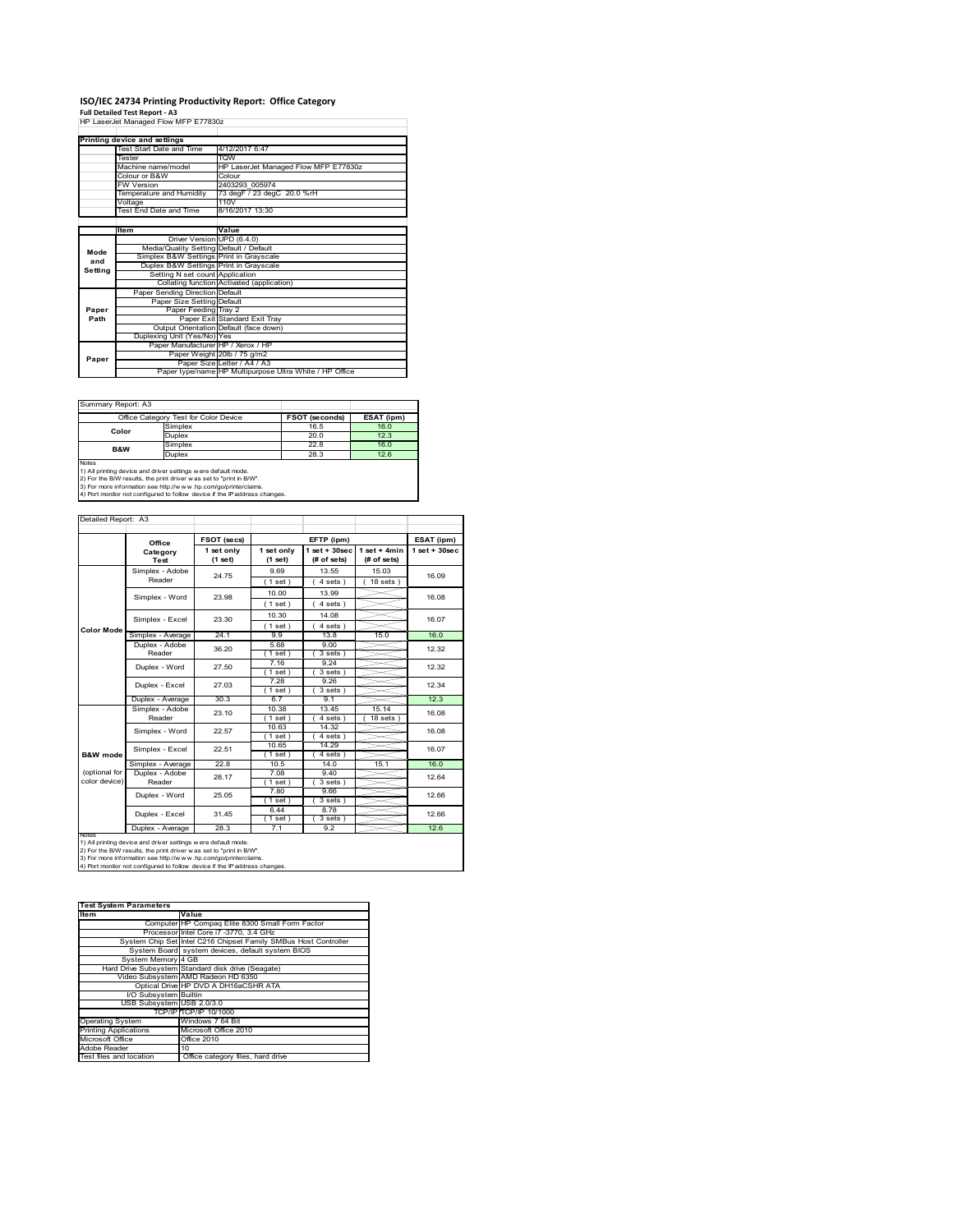# **ISO/IEC 24734 Printing Productivity Report: Office Category Feature Performance Full Report ‐ Office Feature Performance Test** HP LaserJet Managed Flow MFP E77830z

|         | HP Lasenet Managed Flow MFP E776302     |                                                         |  |
|---------|-----------------------------------------|---------------------------------------------------------|--|
|         | Printing device and settings            |                                                         |  |
|         | Test Start Date and Time                | 4/12/2017 6:47                                          |  |
|         | Tester                                  | <b>TOW</b>                                              |  |
|         | Machine name/model                      | HP LaserJet Managed Flow MFP E77830z                    |  |
|         | Colour or B&W                           | Colour                                                  |  |
|         | <b>FW Version</b>                       | 2403293 005974                                          |  |
|         | Temperature and Humidity                | 73 degF / 23 degC 20.0 %rH                              |  |
|         | Voltage                                 | 110V                                                    |  |
|         | Test End Date and Time                  | 8/16/2017 13:30                                         |  |
|         |                                         |                                                         |  |
|         | Item                                    | Value                                                   |  |
|         | Driver Version UPD (6.4.0)              |                                                         |  |
| Mode    | Media/Quality Setting Default / Default |                                                         |  |
| and     | Simplex B&W Settings Print in Grayscale |                                                         |  |
| Setting | Duplex B&W Settings Print in Grayscale  |                                                         |  |
|         | Setting N set count Application         |                                                         |  |
|         |                                         | Collating function Activated (application)              |  |
|         | Paper Sending Direction Default         |                                                         |  |
|         | Paper Size Setting Default              |                                                         |  |
| Paper   | Paper Feeding Tray 2                    |                                                         |  |
| Path    |                                         | Paper Exit Standard Exit Tray                           |  |
|         |                                         | Output Orientation Default (face down)                  |  |
|         | Duplexing Unit (Yes/No) Yes             |                                                         |  |
|         | Paper Manufacturer HP / Xerox / HP      |                                                         |  |
| Paper   |                                         | Paper Weight 20lb / 75 g/m2                             |  |
|         |                                         | Paper Size Letter / A4 / A3                             |  |
|         |                                         | Paper type/name HP Multipurpose Ultra White / HP Office |  |

| ISO Print Productivity Report: Feature Performance Test Summary                                                                                                                                                                                                                                   |         |      |                                  |  |  |
|---------------------------------------------------------------------------------------------------------------------------------------------------------------------------------------------------------------------------------------------------------------------------------------------------|---------|------|----------------------------------|--|--|
|                                                                                                                                                                                                                                                                                                   |         |      | <b>Feature Performance Ratio</b> |  |  |
| <b>Printing Modes</b>                                                                                                                                                                                                                                                                             |         |      | A5 and Legal                     |  |  |
| (Feature Adobe Reader - Office test file)                                                                                                                                                                                                                                                         |         |      |                                  |  |  |
| A5 Landscape Feed - Colour                                                                                                                                                                                                                                                                        | Simplex |      |                                  |  |  |
| <b>A5 Portrait Feed - Colour</b>                                                                                                                                                                                                                                                                  | Simplex | 103% | 100%                             |  |  |
| Legal - Colour                                                                                                                                                                                                                                                                                    | Simplex | 75%  | 63%                              |  |  |
| Legal - Colour                                                                                                                                                                                                                                                                                    | Duplex  | 47%  | 42%                              |  |  |
| A5 Landscape Feed - B/W                                                                                                                                                                                                                                                                           | Simplex |      |                                  |  |  |
| <b>A5 Portrait Feed - B/W</b>                                                                                                                                                                                                                                                                     | Simplex | 102% | 100%                             |  |  |
| Legal - B/W                                                                                                                                                                                                                                                                                       | Simplex | 73%  | 63%                              |  |  |
| Legal - B/W                                                                                                                                                                                                                                                                                       | Duplex  | 50%  | 43%                              |  |  |
| <b>Notes</b><br>1) All printing device and driver settings were default mode.<br>2) Test conducted with 8-paper Office Feature Performance file.<br>3) For more information see http://www.hp.com/go/printerclaims.<br>4) Port monitor not configured to follow device if the IP address changes. |         |      |                                  |  |  |

 $\overline{\phantom{a}}$ **Feature Performance Full Report - Feature Printing Mode: 'Office' Feature Performance Test**

| <b>Printing Modes</b><br>Feature Adobe Reader - Office | <b>Base Printing</b><br>Mode |                     | <b>Feature Performance</b> |                                  |                                         |                                      |  |
|--------------------------------------------------------|------------------------------|---------------------|----------------------------|----------------------------------|-----------------------------------------|--------------------------------------|--|
| test file (8-page)                                     |                              |                     |                            | A5 and Legal                     |                                         |                                      |  |
|                                                        | <b>FSOT</b><br><b>Base</b>   | <b>ESAT</b><br>Base | 1 set<br>FSOT (secs)       | $1$ set $+30$ sec.<br>ESAT (ipm) | FSOT (base)<br><b>FSOT</b><br>(feature) | <b>ESAT (feature)</b><br>ESAT (base) |  |
| Simplex A5 Landscape Feed - Colour                     | 25.61                        | 30.15               |                            |                                  |                                         |                                      |  |
| Simplex A5 Portrait Feed - Colour                      | 25.61                        | 30.15               | 25                         | 30.2                             | 103%                                    | 100%                                 |  |
| <b>Legal Simplex - Colour</b>                          | 25.61                        | 30.15               | 34.48                      | 19.2                             | 75%                                     | 63%                                  |  |
| <b>Legal Duplex - Colour</b>                           | 25.61                        | 30.15               | 54.6                       | 12.9                             | 47%                                     | 42%                                  |  |
| Simplex A5 Landscape Feed - B/W                        | 23.19                        | 30.15               |                            |                                  |                                         |                                      |  |
| Simplex A5 Portrait Feed - B/W                         | 23.19                        | 30.15               | 22.82                      | 30.2                             | 102%                                    | 100%                                 |  |
| Legal Simplex - B/W                                    | 23.19                        | 30.15               | 32.02                      | 19.2                             | 73%                                     | 63%                                  |  |
| Legal Duplex - B/W                                     | 23.19                        | 30.15               | 46.92                      | 13.2                             | 50%                                     | 43%                                  |  |

**Item Value** Computer HP Compaq Elite 8300 Small Form Facto Processor Intel Core i7 -3770, 3.4 GHz<br>System Chip Set Intel C216 Chipset Family S ntel C216 Chipset Family SMBus Host Controlle System devices, default system BIOS<br>4 GB System B<br>System Mer Hard Drive Subsystem Standard disk drive (Seagate) Video Subsystem AMD Radeon HD 6350 Optical Drive HP DVD A DH16aCSHR ATA **I/O Subsystem**<br>USB Subsystem Builtin<br>USB 2.0/3.0 **I/O** TCP/IP TCP/IP 10/1000 Operating System Windows 7 64 Bit Printing Applications Microsoft Office 2010 ft Office **Office 201** Adobe Reader<br>Test files and location Office category files, hard drive **Test System Software Test System Parameters**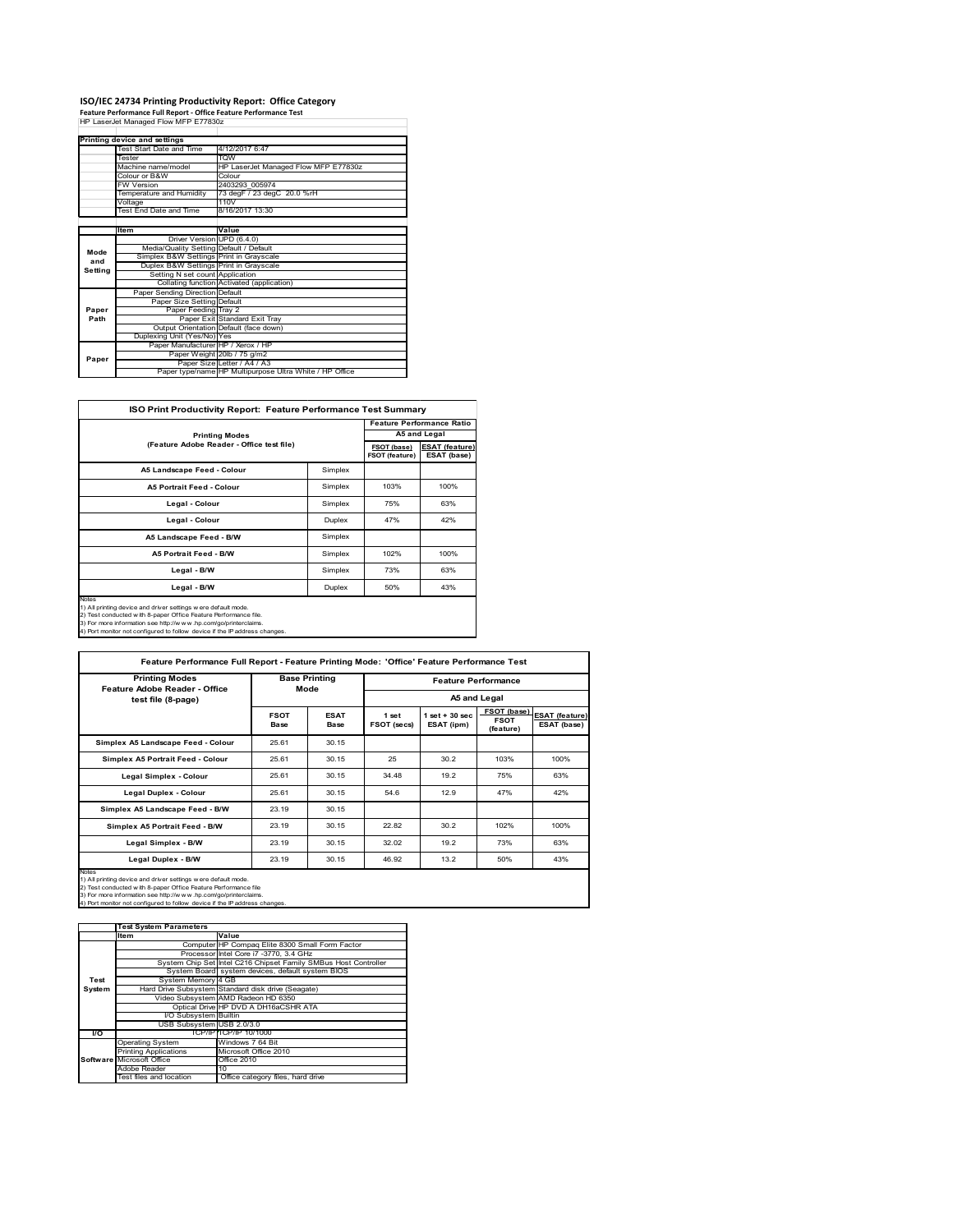# **ISO/IEC 17629 First Print Out Time Report: Office Category**

| <b>Full Detailed Test Report - LETTER</b> |
|-------------------------------------------|
| HP LaserJet Managed Flow MFP E77830z      |

|            | Printing device and settings               |                                                                      |  |  |  |
|------------|--------------------------------------------|----------------------------------------------------------------------|--|--|--|
|            | Test Start Date and Time                   | 4/12/2017 6:47<br><b>TOW</b><br>HP LaserJet Managed Flow MFP E77830z |  |  |  |
|            | Tester                                     |                                                                      |  |  |  |
|            | Machine name/model                         |                                                                      |  |  |  |
|            | Colour or B&W                              | Colour                                                               |  |  |  |
|            | <b>FW Version</b>                          | 2403293 005974                                                       |  |  |  |
|            | Configuration (options)                    | Default                                                              |  |  |  |
|            | Controller                                 | <b>NA</b>                                                            |  |  |  |
|            | Printing device page count                 | Not Specified                                                        |  |  |  |
|            | Printing supplies page count Not Specified |                                                                      |  |  |  |
|            | Temperature and Humidity                   | 73 degF / 23 degC 20.0 %rH                                           |  |  |  |
|            | Voltage                                    | 110V                                                                 |  |  |  |
|            | Test End Date and Time                     | 8/16/2017 13:30                                                      |  |  |  |
|            |                                            |                                                                      |  |  |  |
|            | <b>Item</b>                                | Value                                                                |  |  |  |
| Mode       | PDL and driver version                     | UPD (6.4.0)                                                          |  |  |  |
| and        | Print Quality mode                         | default                                                              |  |  |  |
|            | <b>B&amp;W</b> settings                    | default                                                              |  |  |  |
| Setting    | Paper feed orientation                     | <b>Short Edge</b>                                                    |  |  |  |
| Paper      | Paper type setting                         | default                                                              |  |  |  |
|            | Paper feeding                              | Standard cassette                                                    |  |  |  |
|            | Paper exit                                 | Standard exit tray                                                   |  |  |  |
| Paper Path | Output orientation                         | default (face up or face down)                                       |  |  |  |

**ISO First Page Out Time Summary Report: Office Category**

| Summary Report: Letter                                                                                                                                                                                            |               |                                                                            |
|-------------------------------------------------------------------------------------------------------------------------------------------------------------------------------------------------------------------|---------------|----------------------------------------------------------------------------|
|                                                                                                                                                                                                                   |               | FPOT from Ready (seconds)                                                  |
| Color                                                                                                                                                                                                             | Simplex       | 10.47                                                                      |
|                                                                                                                                                                                                                   | <b>Duplex</b> |                                                                            |
| <b>B&amp;W</b>                                                                                                                                                                                                    | Simplex       | 8.70                                                                       |
|                                                                                                                                                                                                                   | Duplex        |                                                                            |
| Notes<br>1) All printing device and driver settings w ere default mode.<br>2) For the B/W results, the print driver was set to "print in B/W".<br>3) For more information see http://www.hp.com/go/printerclaims. |               |                                                                            |
| 5) Page counts w ere collected after completion of the tests.                                                                                                                                                     |               | 4) Port monitor not configured to follow device if the IP address changes. |

|                                                                 |                                                                                                                                                                                                                                                                                                                                                                                                             | ISO First Page Out Time Report: Office Category |                                   |                                          |                            |                   |                                        |
|-----------------------------------------------------------------|-------------------------------------------------------------------------------------------------------------------------------------------------------------------------------------------------------------------------------------------------------------------------------------------------------------------------------------------------------------------------------------------------------------|-------------------------------------------------|-----------------------------------|------------------------------------------|----------------------------|-------------------|----------------------------------------|
| <b>Detailed Report: LETTER</b>                                  |                                                                                                                                                                                                                                                                                                                                                                                                             | Word<br>(seconds)                               | Excel<br>(seconds)                | Adobe<br>Reader<br>(seconds)             | Average<br>(seconds)       | <b>Delay Time</b> |                                        |
|                                                                 | FPOT from Ready - Simplex                                                                                                                                                                                                                                                                                                                                                                                   | 10.33                                           | 10.42                             | 10.66                                    | 10.47                      | 20 Seconds        |                                        |
|                                                                 | FPOT from Ready - Duplex                                                                                                                                                                                                                                                                                                                                                                                    |                                                 |                                   |                                          |                            |                   |                                        |
| <b>Color Mode</b>                                               | FPOT from Sleep - Simplex                                                                                                                                                                                                                                                                                                                                                                                   |                                                 |                                   | 33.52                                    |                            | 76 Minutes        |                                        |
|                                                                 | Recovery Time                                                                                                                                                                                                                                                                                                                                                                                               |                                                 |                                   | 22.9                                     |                            |                   |                                        |
|                                                                 | FPOT from Off - Simplex                                                                                                                                                                                                                                                                                                                                                                                     |                                                 |                                   | 196.87                                   |                            |                   |                                        |
|                                                                 | Warm-up Time                                                                                                                                                                                                                                                                                                                                                                                                |                                                 |                                   | 186.21                                   |                            |                   |                                        |
|                                                                 | FPOT from Ready - Simplex                                                                                                                                                                                                                                                                                                                                                                                   | 8.54                                            | 8.78                              | 8.77                                     | 8.70                       | 20 Seconds        |                                        |
|                                                                 | FPOT from Ready - Duplex                                                                                                                                                                                                                                                                                                                                                                                    |                                                 |                                   |                                          |                            |                   |                                        |
| <b>B&amp;W Mode</b>                                             | FPOT from Sleep - Simplex                                                                                                                                                                                                                                                                                                                                                                                   |                                                 |                                   | 31.83                                    |                            | 76 Minutes        |                                        |
|                                                                 | Recovery Time                                                                                                                                                                                                                                                                                                                                                                                               |                                                 |                                   | 23.1                                     |                            |                   |                                        |
|                                                                 |                                                                                                                                                                                                                                                                                                                                                                                                             |                                                 |                                   |                                          |                            |                   |                                        |
|                                                                 | FPOT from Off - Simplex                                                                                                                                                                                                                                                                                                                                                                                     |                                                 |                                   | 192.52                                   |                            |                   |                                        |
|                                                                 | Warm-up Time                                                                                                                                                                                                                                                                                                                                                                                                |                                                 |                                   | 183.75                                   |                            |                   |                                        |
| Notes<br><b>HP Data Table</b><br><b>Detailed Report: LETTER</b> | 1) All printing device and driver settings w ere default mode.<br>2) For the B/W results, the print driver was set to "print in B/W".<br>3) For more information see http://www.hp.com/go/printerclaims.<br>4) Port monitor not configured to follow device if the IP address changes.<br>5) Page counts w ere collected after completion of the tests.<br>6) Details for FPOT from Sleep are show n below. | <b>FPOT Avg</b><br>(se cs)                      | FPOT (secs)<br><b>Iteration 1</b> | <b>FPOT</b> (secs)<br><b>Iteration 2</b> | FPOT (secs)<br>Iteration 3 | Application       |                                        |
|                                                                 | FPOT from Sleep                                                                                                                                                                                                                                                                                                                                                                                             | 33.52                                           | 33.28                             | 33 75                                    | N/A                        | Adobe Reader      |                                        |
| <b>Color Mode</b>                                               | FPOT from Sleep (15 minutes)<br>HP/Non ISO Test                                                                                                                                                                                                                                                                                                                                                             | 19.71                                           | 19.71                             | 19.70                                    | N/A                        | Adobe Reader      | Delay Time<br>76 Minutes<br>15 Minutes |
| <b>B&amp;W Mode</b>                                             | FPOT from Sleep                                                                                                                                                                                                                                                                                                                                                                                             | 31.83                                           | 31.87                             | 31 78                                    | N/A                        | Adobe Reader      | 76 Minutes                             |

|                                            | <b>Test System Parameters</b> |                                                       |  |  |  |
|--------------------------------------------|-------------------------------|-------------------------------------------------------|--|--|--|
|                                            | Item                          | Value                                                 |  |  |  |
|                                            | Computer                      | HP Compaq Elite 8300 Small Form Factor                |  |  |  |
|                                            | Processor                     | Intel Core i7 -3770, 3.4 GHz                          |  |  |  |
|                                            | System Chip Set               | Intel C216 Chipset Family SMBus Host Controller       |  |  |  |
|                                            | System Board                  | system devices, default system BIOS                   |  |  |  |
| Test                                       | <b>System Memory</b>          | 4 GB                                                  |  |  |  |
| System                                     | <b>Hard Drive Subsystem</b>   | Standard disk drive (Seagate)                         |  |  |  |
|                                            | Video Subsystem               | AMD Radeon HD 6350                                    |  |  |  |
|                                            | Optical Drive                 | HP DVD A DH16aCSHR ATA                                |  |  |  |
|                                            | I/O Subsystem                 | <b>Builtin</b>                                        |  |  |  |
|                                            | <b>USB Subsystem</b>          | USB 2.0/3.0                                           |  |  |  |
| Printing<br>TCP/IP<br>Device<br>Connection |                               | 10/1000                                               |  |  |  |
|                                            |                               | Windows 7 Business/Ultimate, 64 bit, Build 7601, SP 1 |  |  |  |
|                                            | <b>Operating System</b>       |                                                       |  |  |  |
| Software                                   | <b>Printing Applications</b>  | Microsoft Office 2010 SP2                             |  |  |  |
|                                            |                               | Adobe Reader 10.1.4                                   |  |  |  |
|                                            | <b>Print Driver</b>           | UPD (6.4.0)                                           |  |  |  |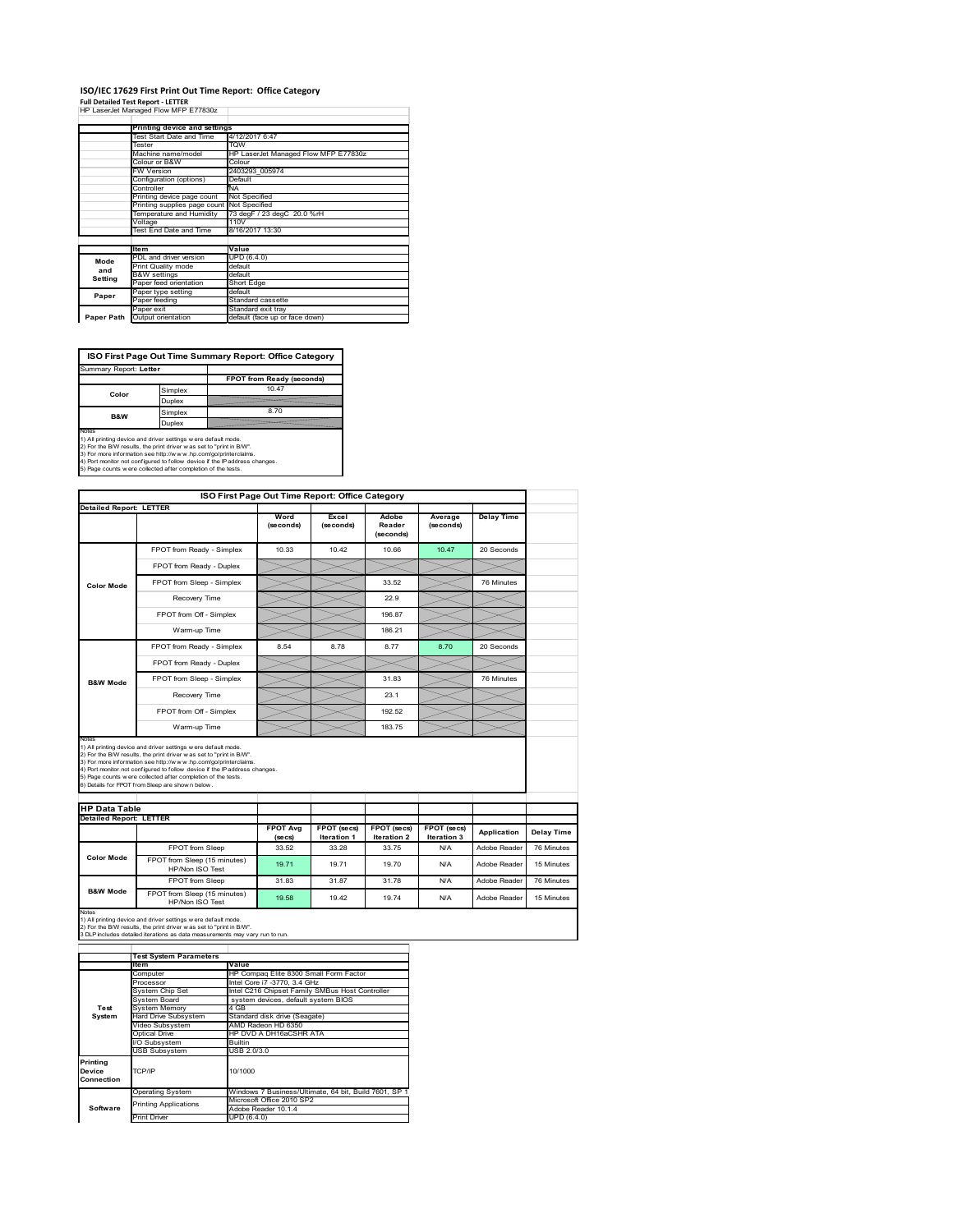# **ISO/IEC 17629 First Print Out Time Report: Office Category**

**Full Detailed Test Report ‐ A4** HP LaserJet Managed Flow MFP E77830z

|            | Printing device and settings               |                                      |  |  |
|------------|--------------------------------------------|--------------------------------------|--|--|
|            | Test Start Date and Time                   | 4/12/2017 6:47                       |  |  |
|            | Tester                                     | <b>TOW</b>                           |  |  |
|            | Machine name/model                         | HP LaserJet Managed Flow MFP E77830z |  |  |
|            | Colour or B&W                              | Colour                               |  |  |
|            | <b>FW Version</b>                          | 2403293 005974                       |  |  |
|            | Configuration (options)                    | Default                              |  |  |
|            | Controller                                 | <b>NA</b>                            |  |  |
|            | Printing device page count                 | Not Specified                        |  |  |
|            | Printing supplies page count Not Specified | 73 degF / 23 degC 20.0 %rH           |  |  |
|            | Temperature and Humidity                   |                                      |  |  |
|            | Voltage                                    | 110V                                 |  |  |
|            | Test End Date and Time                     | 8/16/2017 13:30                      |  |  |
|            |                                            |                                      |  |  |
|            | <b>Item</b>                                | Value                                |  |  |
| Mode       | PDL and driver version                     | UPD (6.4.0)                          |  |  |
| and        | Print Quality mode                         | default                              |  |  |
| Setting    | <b>B&amp;W</b> settings                    | default                              |  |  |
|            | Paper feed orientation                     | Short Edge                           |  |  |
| Paper      | Paper type setting                         | default                              |  |  |
|            | Paper feeding                              | Standard cassette                    |  |  |
|            | Paper exit                                 | Standard exit tray                   |  |  |
| Paper Path | Output orientation                         | default (face up or face down)       |  |  |

**ISO First Page Out Time Summary Report: Office Category**

| Summary Report: A4 |         |                           |
|--------------------|---------|---------------------------|
|                    |         | FPOT from Ready (seconds) |
| Colour             | Simplex | 10.31                     |
|                    | Duplex  |                           |
| <b>B&amp;W</b>     | Simplex | 8.66                      |
|                    | Duplex  |                           |
|                    |         |                           |

Notes<br>1) All printing device and driver settings were default mode.<br>2) For the BAV results, the print driver was set to "print in BAV".<br>3) For more information see http://www.hp.com/golprinterclaims.<br>4) Port monitor not co

|                                                             |                                                                                                                                                                                                                                                                                                                                                                                                              | ISO First Page Out Time Report: Office Category |                             |                              |                      |                   |                          |
|-------------------------------------------------------------|--------------------------------------------------------------------------------------------------------------------------------------------------------------------------------------------------------------------------------------------------------------------------------------------------------------------------------------------------------------------------------------------------------------|-------------------------------------------------|-----------------------------|------------------------------|----------------------|-------------------|--------------------------|
| <b>Detailed Report: A4</b>                                  |                                                                                                                                                                                                                                                                                                                                                                                                              | Word<br>(seconds)                               | Excel<br>(seconds)          | Adobe<br>Reader<br>(seconds) | Average<br>(seconds) | <b>Delay Time</b> |                          |
|                                                             | FPOT from Ready - Simplex                                                                                                                                                                                                                                                                                                                                                                                    | 10.10                                           | 10.20                       | 10.63                        | 10.31                | 20 Seconds        |                          |
|                                                             | FPOT from Ready - Duplex                                                                                                                                                                                                                                                                                                                                                                                     |                                                 |                             |                              |                      |                   |                          |
| <b>Color Mode</b>                                           | FPOT from Sleep - Simplex                                                                                                                                                                                                                                                                                                                                                                                    |                                                 |                             | 34 60                        |                      | 76 Minutes        |                          |
|                                                             | Recovery Time                                                                                                                                                                                                                                                                                                                                                                                                |                                                 |                             | 24.0                         |                      |                   |                          |
|                                                             | FPOT from Off - Simplex                                                                                                                                                                                                                                                                                                                                                                                      |                                                 |                             | 196.58                       |                      |                   |                          |
|                                                             | Warm-up Time                                                                                                                                                                                                                                                                                                                                                                                                 |                                                 |                             | 185.95                       |                      |                   |                          |
|                                                             | FPOT from Ready - Simplex                                                                                                                                                                                                                                                                                                                                                                                    | 8.46                                            | 8.68                        | 8.83                         | 8.66                 | 20 Seconds        |                          |
| <b>B&amp;W Mode</b>                                         | FPOT from Ready - Duplex                                                                                                                                                                                                                                                                                                                                                                                     |                                                 |                             |                              |                      |                   |                          |
|                                                             | FPOT from Sleep - Simplex                                                                                                                                                                                                                                                                                                                                                                                    |                                                 |                             | 31.61                        |                      | 76 Minutes        |                          |
|                                                             | Recovery Time                                                                                                                                                                                                                                                                                                                                                                                                |                                                 |                             | 22.8                         |                      |                   |                          |
|                                                             |                                                                                                                                                                                                                                                                                                                                                                                                              |                                                 |                             |                              |                      |                   |                          |
|                                                             | FPOT from Off - Simplex                                                                                                                                                                                                                                                                                                                                                                                      |                                                 |                             | 192.62                       |                      |                   |                          |
|                                                             | Warm-up Time                                                                                                                                                                                                                                                                                                                                                                                                 |                                                 |                             | 18379                        |                      |                   |                          |
| Notes<br><b>HP Data Table</b><br><b>Detailed Report: A4</b> | 1) All printing device and driver settings w ere default mode.<br>2) For the B/W results, the print driver w as set to "print in B/W".<br>3) For more information see http://www.hp.com/go/printerclaims.<br>4) Port monitor not configured to follow device if the IP address changes.<br>5) Page counts w ere collected after completion of the tests.<br>6) Details for FPOT from Sleep are show n below. | <b>FPOT Ava</b>                                 | <b>FPOT (secs)</b>          | FPOT (secs)                  | FPOT (secs)          | Application       |                          |
|                                                             | FPOT from Sleep                                                                                                                                                                                                                                                                                                                                                                                              | (se cs)<br>34.60                                | <b>Iteration 1</b><br>33.54 | <b>Iteration 2</b><br>35.65  | Iteration 3<br>N/A   | Adobe Reader      | Delay Time<br>76 Minutes |
| <b>Color Mode</b>                                           | FPOT from Sleep (15 minutes)<br>HP/Non ISO Test                                                                                                                                                                                                                                                                                                                                                              | 19.85                                           | 19.53                       | 20.16                        | N/A                  | Adobe Reader      | 15 Minutes               |
|                                                             | FPOT from Sleep                                                                                                                                                                                                                                                                                                                                                                                              | 31.61                                           | 31.68                       | 31.53                        | N/A                  | Adobe Reader      | 76 Minutes               |

|                                  | <b>Test System Parameters</b>         |                                                       |  |  |
|----------------------------------|---------------------------------------|-------------------------------------------------------|--|--|
|                                  | Item                                  | Value                                                 |  |  |
|                                  | Computer                              | HP Compaq Elite 8300 Small Form Factor                |  |  |
|                                  | Processor                             | Intel Core i7 -3770, 3.4 GHz                          |  |  |
|                                  | System Chip Set                       | Intel C216 Chipset Family SMBus Host Controller       |  |  |
|                                  | System Board                          | system devices, default system BIOS                   |  |  |
| Test                             | <b>System Memory</b>                  | 4 GB                                                  |  |  |
| System                           | Hard Drive Subsystem                  | Standard disk drive (Seagate)                         |  |  |
|                                  | AMD Radeon HD 6350<br>Video Subsystem |                                                       |  |  |
|                                  | Optical Drive                         | HP DVD A DH16aCSHR ATA                                |  |  |
|                                  | I/O Subsystem                         | <b>Builtin</b>                                        |  |  |
|                                  | USB Subsystem                         | USB 2.0/3.0                                           |  |  |
| Printing<br>Device<br>Connection | TCP/IP<br>10/1000                     |                                                       |  |  |
|                                  | <b>Operating System</b>               | Windows 7 Business/Ultimate, 64 bit, Build 7601, SP 1 |  |  |
|                                  | <b>Printing Applications</b>          | Microsoft Office 2010 SP2                             |  |  |
| Software                         |                                       | Adobe Reader 10.1.4                                   |  |  |
|                                  | Print Driver                          | UPD (6.4.0)                                           |  |  |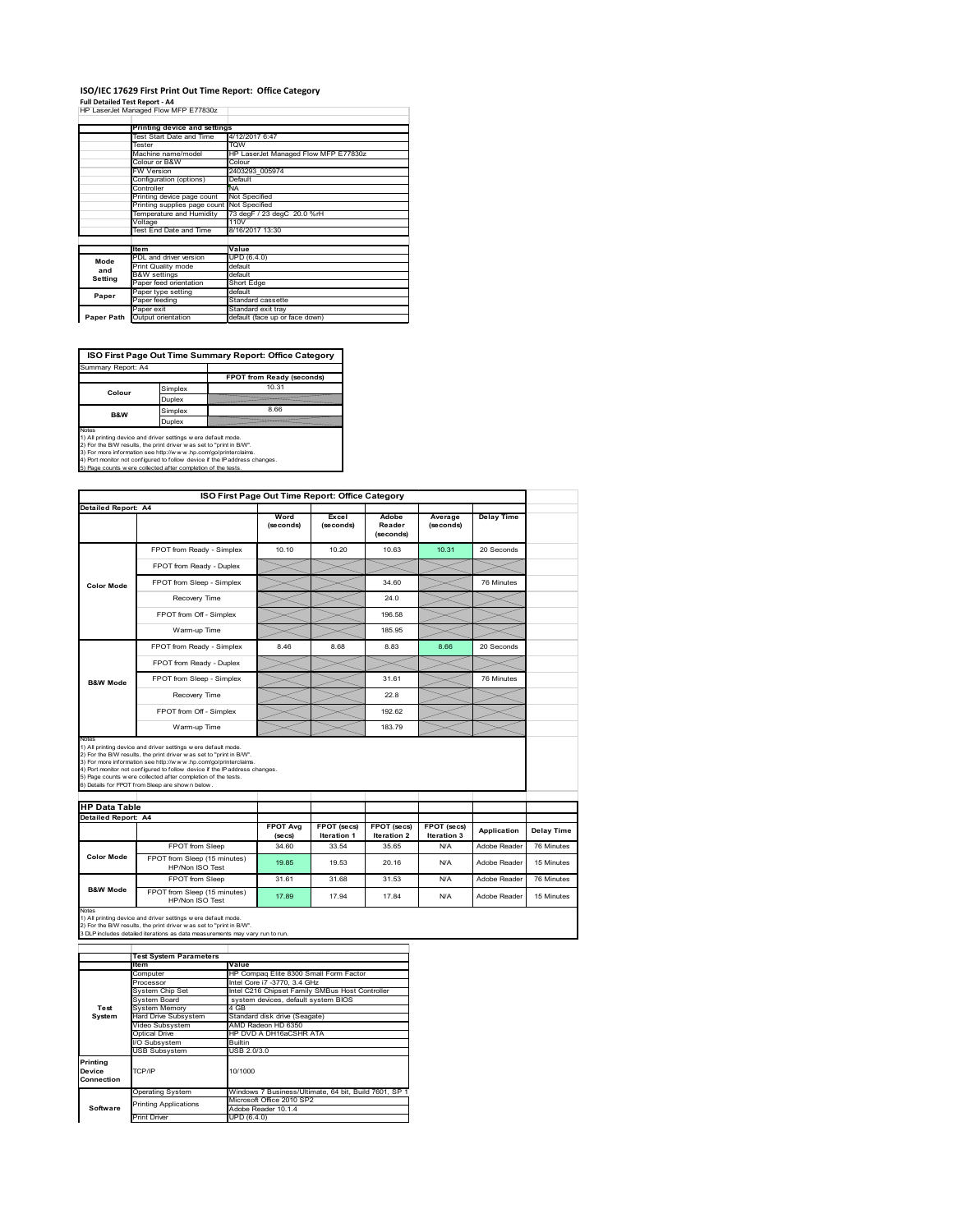### **ISO/IEC 29183 Copy Productivity Report**

#### **Full Detailed Test Report ‐ LETTER**

|           | HP LaserJet Managed Flow MFP E77830z     |                                                         |  |  |
|-----------|------------------------------------------|---------------------------------------------------------|--|--|
|           |                                          |                                                         |  |  |
|           | <b>Machine Setup Information</b>         |                                                         |  |  |
|           | Test Start Date and Time 3/26/2017 19:32 |                                                         |  |  |
|           | <b>Tester TOW</b>                        |                                                         |  |  |
|           |                                          | Machine name/model HP LaserJet Managed Flow MFP E77830z |  |  |
|           | Colour or B&W Colour                     |                                                         |  |  |
|           |                                          | FW Version 2403293 005974                               |  |  |
|           | Configuration (options) Not Specified    |                                                         |  |  |
|           |                                          | Temperature and Humidity 73 degF / 23 degC 20.0 %rH     |  |  |
|           | Test End Date and Time: 6/29/2017 10:54  |                                                         |  |  |
|           |                                          |                                                         |  |  |
|           | Pre-set Item                             | Pre-set Value                                           |  |  |
|           | Output Resolution Default                |                                                         |  |  |
|           | Output Quality Default                   |                                                         |  |  |
| Mode      |                                          | Copying Mode Colour for Colour and B&W for B&W          |  |  |
|           | Auto Density Adjustment Default          |                                                         |  |  |
|           |                                          | Collating function Set in Control Panel                 |  |  |
| Paper     | Paper Sending Direction Default          |                                                         |  |  |
|           | Paper Type Setting Default               |                                                         |  |  |
| Paper     | Paper Feeding Tray 2                     |                                                         |  |  |
| Path      | Paper Exit Default                       |                                                         |  |  |
|           |                                          | Face Up Exit Default (face down)                        |  |  |
|           | <b>Fixing Capability Default</b>         |                                                         |  |  |
| Temporary | Image Quality Stability Default          |                                                         |  |  |
| Stop      | Capacity of Paper Default                |                                                         |  |  |
|           | Others None                              |                                                         |  |  |
|           |                                          |                                                         |  |  |
|           | Paper Manufacturer HP / Xerox / HP       |                                                         |  |  |
| Paper     |                                          | Paper Weight 20lb / 75 g/m2                             |  |  |
|           |                                          | Paper Size Letter / A4 / A3                             |  |  |
|           |                                          | Paper type/name HP Multipurpose Ultra White / HP Office |  |  |

| Summary Report: Letter |              |             |
|------------------------|--------------|-------------|
|                        |              |             |
|                        | <b>sFCOT</b> | sESAT (ipm) |
| Color                  | 8.3          | 30.2        |
| <b>B&amp;W</b>         | フ つ          | 30 P        |
| <b>Nickon</b>          |              |             |

Notes<br>First Copy Out and Copy Speed measured using ISO/IEC 29183, excludes first set of test<br>documents. For more information see http://www..hp.com/go/printerclaims. Exact speed varies

depending on the system configuration and document.<br>Only Target A w as used, all test documents have the same Saturated throughput. Reference<br>ISO/IEC29183:2010 Clause 5, Sections 5.3.1 and 5.3.2

| Detailed Report: LETTER |               |              |       |             |                |             |
|-------------------------|---------------|--------------|-------|-------------|----------------|-------------|
|                         |               |              |       | sEFTP (ipm) |                |             |
|                         | <b>Target</b> | sFCOT (secs) | 1copy | 1copy+30sec | 1copy+4minutes | sESAT (ipm) |
|                         | A             | 8.32         | 7.21  | 24.41       | 29.15          | 30.15       |
|                         |               |              |       | 17 sets     | 122 sets       |             |
|                         | B             |              |       |             |                |             |
|                         |               |              |       |             |                |             |
| Color                   | C             |              |       |             |                |             |
|                         |               |              |       |             |                |             |
|                         | D             |              |       |             |                |             |
|                         |               |              |       |             |                |             |
|                         | Average       | 8.3          | 7.2   | 24.4        | 29.2           | 30.2        |
|                         | Α             | 7.16         | 8.37  | 25.50       | 29.24          | 30.15       |
|                         |               |              |       | 19 sets     | 122 sets       |             |
|                         | B             |              |       |             |                |             |
|                         |               |              |       |             |                |             |
| B&W                     | $\mathbf C$   |              |       |             |                |             |
|                         |               |              |       |             |                |             |
|                         | D             |              |       |             |                |             |
|                         |               |              |       |             |                |             |
|                         | Average       | 7.2          | 8.4   | 25.5        | 29.2           | 30.2        |

#### Notes

First Copy Out and Copy Speed measured using ISO/IEC 29183, excludes first set of test documents. For more information see<br>http://w w w.hp.com/go/printerclaims. Exact speed varies depending on the system configuration and 5.3.1 and 5.3.2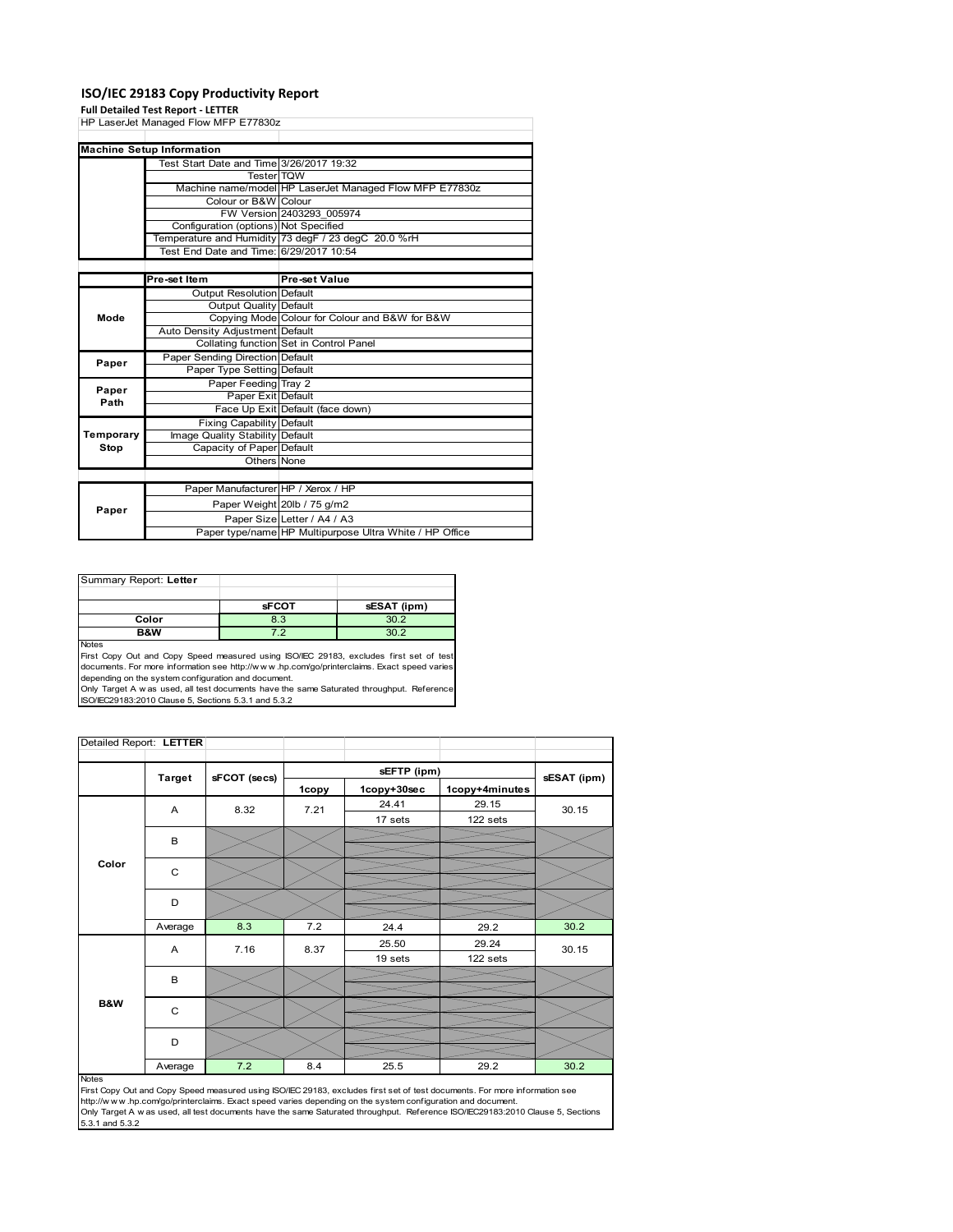### **ISO/IEC 29183 Copy Productivity Report**

#### **Full Detailed Test Report ‐ A4**

|           | HP LaserJet Managed Flow MFP E77830z     |                                                         |  |  |
|-----------|------------------------------------------|---------------------------------------------------------|--|--|
|           |                                          |                                                         |  |  |
|           | <b>Machine Setup Information</b>         |                                                         |  |  |
|           | Test Start Date and Time 3/26/2017 19:32 |                                                         |  |  |
|           | Tester TOW                               |                                                         |  |  |
|           |                                          | Machine name/model HP LaserJet Managed Flow MFP E77830z |  |  |
|           | Colour or B&W Colour                     |                                                         |  |  |
|           |                                          | FW Version 2403293 005974                               |  |  |
|           | Configuration (options) Not Specified    |                                                         |  |  |
|           |                                          | Temperature and Humidity 73 degF / 23 degC 20.0 %rH     |  |  |
|           | Test End Date and Time: 6/29/2017 10:54  |                                                         |  |  |
|           |                                          |                                                         |  |  |
|           | Pre-set Item                             | <b>Pre-set Value</b>                                    |  |  |
|           | Output Resolution Default                |                                                         |  |  |
|           | Output Quality Default                   |                                                         |  |  |
| Mode      |                                          | Copying Mode Colour for Colour and B&W for B&W          |  |  |
|           | Auto Density Adjustment Default          |                                                         |  |  |
|           |                                          | Collating function Set in Control Panel                 |  |  |
| Paper     | Paper Sending Direction Default          |                                                         |  |  |
|           | Paper Type Setting Default               |                                                         |  |  |
| Paper     | Paper Feeding Tray 2                     |                                                         |  |  |
| Path      | Paper Exit Default                       |                                                         |  |  |
|           |                                          | Face Up Exit Default (face down)                        |  |  |
|           | <b>Fixing Capability Default</b>         |                                                         |  |  |
| Temporary | Image Quality Stability Default          |                                                         |  |  |
| Stop      | Capacity of Paper Default                |                                                         |  |  |
|           | Others None                              |                                                         |  |  |
|           |                                          |                                                         |  |  |
|           | Paper Manufacturer HP / Xerox / HP       |                                                         |  |  |
| Paper     |                                          | Paper Weight 20lb / 75 g/m2                             |  |  |
|           |                                          | Paper Size Letter / A4 / A3                             |  |  |
|           |                                          | Paper type/name HP Multipurpose Ultra White / HP Office |  |  |

| Summary Report: A4 |              |             |
|--------------------|--------------|-------------|
|                    |              |             |
|                    | <b>sFCOT</b> | sESAT (ipm) |
| Colour             | 7.6          | 30.2        |
| B&W                | 4            |             |
| .                  |              |             |

Notes<br>First Copy Out and Copy Speed measured using ISO/IEC 29183, excludes first set of test<br>documents. For more information see http://www..hp.com/go/printerclaims. Exact speed varies

depending on the system configuration and document.<br>Only Target A w as used, all test documents have the same Saturated throughput. Reference<br>ISO/IEC29183:2010 Clause 5, Sections 5.3.1 and 5.3.2

| Detailed Report: A4 |               |              |       |             |                |             |
|---------------------|---------------|--------------|-------|-------------|----------------|-------------|
|                     |               |              |       | sEFTP (ipm) |                |             |
|                     | <b>Target</b> | sFCOT (secs) | 1copy | 1copy+30sec | 1copy+4minutes | sESAT (ipm) |
|                     | A             | 7.56         | 7.93  | 25.12       | 29.23          | 30.15       |
|                     |               |              |       | 17 sets     | 122 sets       |             |
|                     | B             |              |       |             |                |             |
| Colour              | C             |              |       |             |                |             |
|                     | D             |              |       |             |                |             |
|                     | Average       | 7.6          | 7.9   | 25.1        | 29.2           | 30.2        |
|                     | Α             | 7.42         | 8.09  | 25.22       | 29.28          | 30.15       |
|                     |               |              |       | 17 sets     | 123 sets       |             |
|                     | B             |              |       |             |                |             |
| <b>B&amp;W</b>      |               |              |       |             |                |             |
|                     | C             |              |       |             |                |             |
|                     | D             |              |       |             |                |             |
|                     | Average       | 7.4          | 8.1   | 25.2        | 29.3           | 30.2        |

http://w.w.w..hp.com/go/printerclaims. Exact speed varies depending on the system configuration and document.<br>Only Target A w as used, all test documents have the same Saturated throughput. Reference ISO/IEC29183:2010 Cla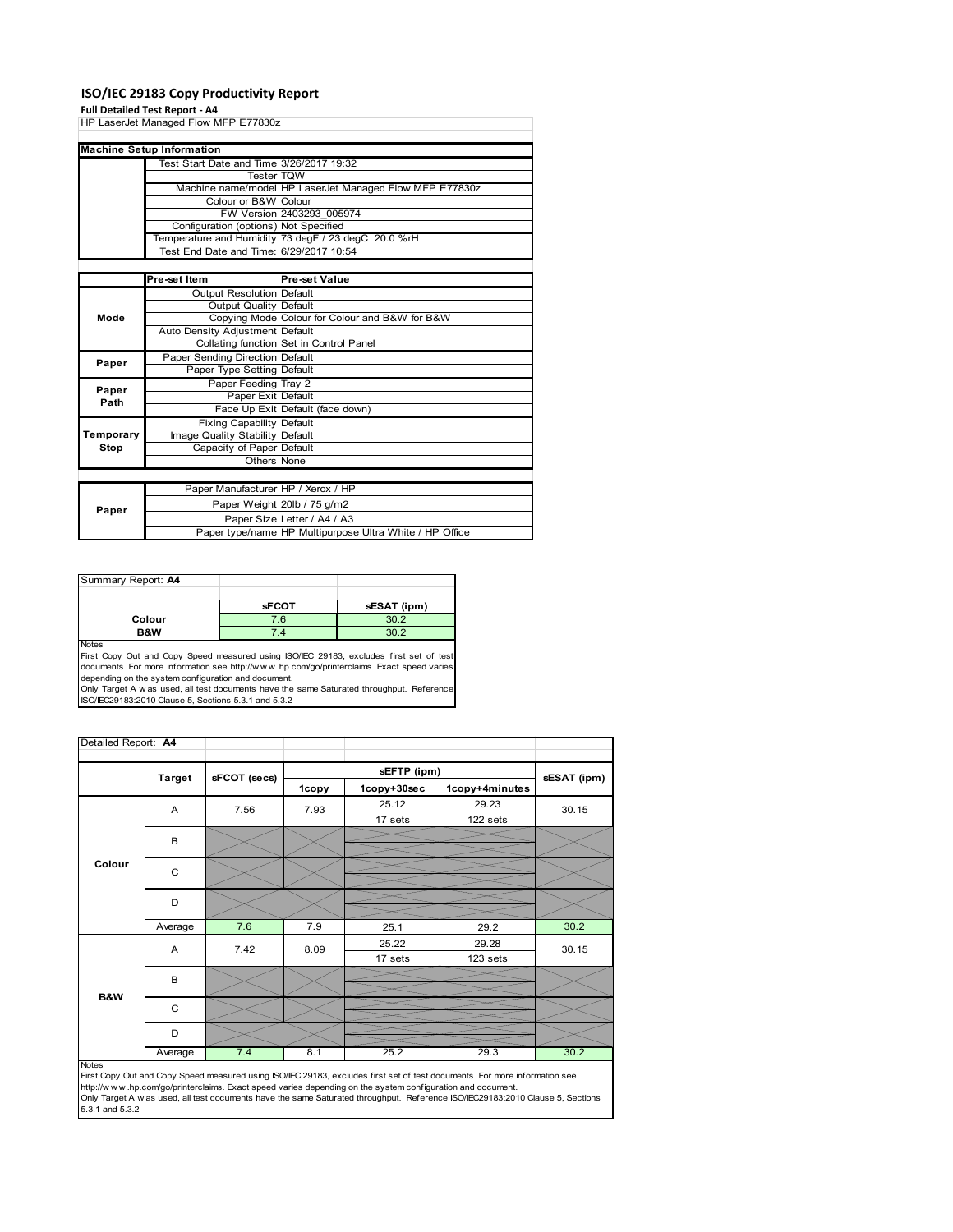# **ISO/IEC 24735 Copy Productivity Report**

**Full Detailed Test Report ‐ LETTER**

| <b>Machine Setup Information</b>         |                                                                 |  |  |  |
|------------------------------------------|-----------------------------------------------------------------|--|--|--|
| Test Start Date and Time 8/16/2017 14:02 |                                                                 |  |  |  |
| <b>Tester</b> TQW                        |                                                                 |  |  |  |
|                                          | Machine name/model HP LaserJet Managed Flow MFP E77830z         |  |  |  |
| Colour or B&W Colour                     |                                                                 |  |  |  |
|                                          | FW Version 2403293 005974                                       |  |  |  |
| Configuration (options) Not Specified    |                                                                 |  |  |  |
|                                          | Temperature and Humidity 73 degF / 23 degC 20.0 %rH             |  |  |  |
| Test End Date and Time: 9/7/2017 13:35   |                                                                 |  |  |  |
|                                          |                                                                 |  |  |  |
| Pre-set Item                             | <b>Pre-set Value</b>                                            |  |  |  |
| Output Resolution Default                |                                                                 |  |  |  |
| Output Quality Default                   |                                                                 |  |  |  |
| Copying Mode Default                     |                                                                 |  |  |  |
| Auto Density Adjustment Default          |                                                                 |  |  |  |
|                                          | Collating function Activated (if not activated in default mode) |  |  |  |
| <b>Paper Sending Direction Default</b>   |                                                                 |  |  |  |
| Paper Type Setting Default               |                                                                 |  |  |  |
|                                          | Paper Feeding Standard cassette                                 |  |  |  |
|                                          | Paper Exit Standard exit tray                                   |  |  |  |
| Face Up Exit Default                     |                                                                 |  |  |  |
| <b>Fixing Capability Default</b>         |                                                                 |  |  |  |
| Image Quality Stability Default          |                                                                 |  |  |  |
| Capacity of Paper Default                |                                                                 |  |  |  |
|                                          | Others Default                                                  |  |  |  |
|                                          |                                                                 |  |  |  |
| Paper Manufacturer HP / Xerox / HP       |                                                                 |  |  |  |
|                                          | Paper Weight 20lb / 75 g/m2                                     |  |  |  |

Paper Size Letter / A4 / A3

| <b>ISO/IEC 24735 Copy Productivity Report</b>                       |             |             |            |                 |                 |                 |  |  |
|---------------------------------------------------------------------|-------------|-------------|------------|-----------------|-----------------|-----------------|--|--|
| Detailed Report: LETTER                                             |             |             |            |                 |                 |                 |  |  |
|                                                                     | Copying     | FSOT (secs) |            | EFTP (ipm)      |                 | ESAT (ipm)      |  |  |
|                                                                     | <b>Mode</b> | 1 set only  | 1 set only | $1$ set + 30sec | 1 set $+$ 4 min | $1$ set + 30sec |  |  |
|                                                                     | 1:1         | 18.62       | 12.89      | 23.96           | 28.97           | 30.15           |  |  |
| <b>Color Mode</b>                                                   |             |             | (1 set)    | 5 sets          | 32 sets         |                 |  |  |
|                                                                     | 1:2         | 29.64       | 8.08       | 15.32           |                 | 21.96           |  |  |
|                                                                     |             |             | (1 set)    | 4 sets          |                 |                 |  |  |
|                                                                     | 2:2         | 27.53       | 8.70       | 15.86           |                 | 22.00           |  |  |
|                                                                     |             |             | (1 set)    | 4 sets          |                 |                 |  |  |
|                                                                     | 1:1         | 16.77       | 14.31      | 24.62           | 29.05           | 30.15           |  |  |
|                                                                     |             |             |            | 5 sets          | 32 sets         |                 |  |  |
| <b>B&amp;W</b> mode                                                 | 1:2         | 28.12       | 8.52       | 15.68           |                 | 21.86           |  |  |
|                                                                     |             |             |            | 4 sets          |                 |                 |  |  |
|                                                                     | 2:2         | 26.39       | 9.08       | 16.24           |                 | 21.88           |  |  |
|                                                                     |             |             |            | 4 sets          |                 |                 |  |  |
| <b>Notes</b><br>Reports located: http://www.hp.com/go/printerclaims |             |             |            |                 |                 |                 |  |  |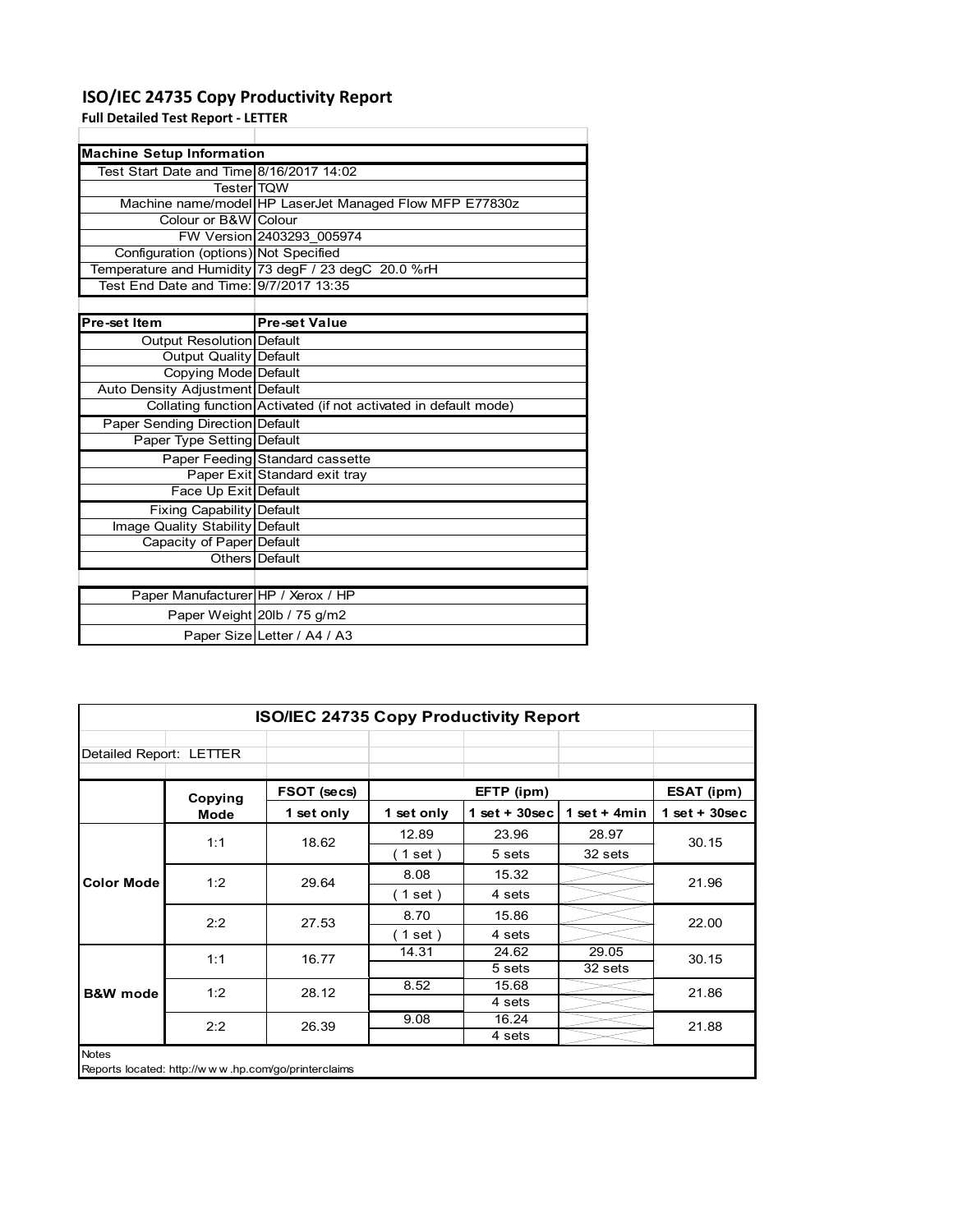# **ISO/IEC 24735 Copy Productivity Report**

**Full Detailed Test Report ‐ A4**

| <b>Machine Setup Information</b>         |                                                                 |
|------------------------------------------|-----------------------------------------------------------------|
| Test Start Date and Time 8/16/2017 14:02 |                                                                 |
| <b>TesterITOW</b>                        |                                                                 |
|                                          | Machine name/model HP LaserJet Managed Flow MFP E77830z         |
| Colour or B&W Colour                     |                                                                 |
|                                          | FW Version 2403293 005974                                       |
| Configuration (options) Not Specified    |                                                                 |
|                                          | Temperature and Humidity 73 degF / 23 degC 20.0 %rH             |
| Test End Date and Time: 9/7/2017 13:35   |                                                                 |
|                                          |                                                                 |
| Pre-set Item                             | <b>Pre-set Value</b>                                            |
| Output Resolution Default                |                                                                 |
| <b>Output Quality Default</b>            |                                                                 |
| Copying Mode Default                     |                                                                 |
| Auto Density Adjustment Default          |                                                                 |
|                                          | Collating function Activated (if not activated in default mode) |
| <b>Paper Sending Direction Default</b>   |                                                                 |
| Paper Type Setting Default               |                                                                 |
|                                          | Paper Feeding Standard cassette                                 |
|                                          | Paper Exit Standard exit tray                                   |
| Face Up Exit Default                     |                                                                 |
| <b>Fixing Capability Default</b>         |                                                                 |
| Image Quality Stability Default          |                                                                 |
| Capacity of Paper Default                |                                                                 |
|                                          | Others Default                                                  |
|                                          |                                                                 |
| Paper Manufacturer HP / Xerox / HP       |                                                                 |
|                                          | Paper Weight 20lb / 75 g/m2                                     |
|                                          | Paper Size Letter / A4 / A3                                     |

| <b>ISO/IEC 24735 Copy Productivity Report</b>                       |         |             |            |                 |                 |                 |  |  |
|---------------------------------------------------------------------|---------|-------------|------------|-----------------|-----------------|-----------------|--|--|
| Detailed Report: A4                                                 |         |             |            |                 |                 |                 |  |  |
|                                                                     | Copying | FSOT (secs) |            | EFTP (ipm)      |                 | ESAT (ipm)      |  |  |
|                                                                     | Mode    | 1 set only  | 1 set only | $1$ set + 30sec | 1 set + 4 $min$ | $1$ set + 30sec |  |  |
|                                                                     | 1:1     | 18.25       | 13.15      | 23.68           | 28.95           | 30.15           |  |  |
|                                                                     |         |             | (1 set)    | 5 sets          | 32 sets         |                 |  |  |
| Colour                                                              | 1:2     | 30.01       | 7.98       | 15.46           |                 | 22.08           |  |  |
| Mode                                                                |         |             | (1 set)    | 4 sets          |                 |                 |  |  |
|                                                                     | 2:2     | 27.65       | 8.66       | 15.94           |                 | 22.08           |  |  |
|                                                                     |         |             | (1 set)    | 4 sets          |                 |                 |  |  |
|                                                                     | 1:1     | 16.66       | 14.40      | 24.69           | 29.04           | 30.15           |  |  |
|                                                                     |         |             |            | 5 sets          | 32 sets         |                 |  |  |
| <b>B&amp;W</b> mode                                                 | 1:2     | 28.76       | 8.34       | 15.78           |                 | 21.96           |  |  |
|                                                                     |         |             |            | 4 sets          |                 |                 |  |  |
|                                                                     | 2:2     | 26.14       | 9.18       | 16.20           |                 | 21.90           |  |  |
|                                                                     |         |             |            | 4 sets          |                 |                 |  |  |
| <b>Notes</b><br>Reports located: http://www.hp.com/go/printerclaims |         |             |            |                 |                 |                 |  |  |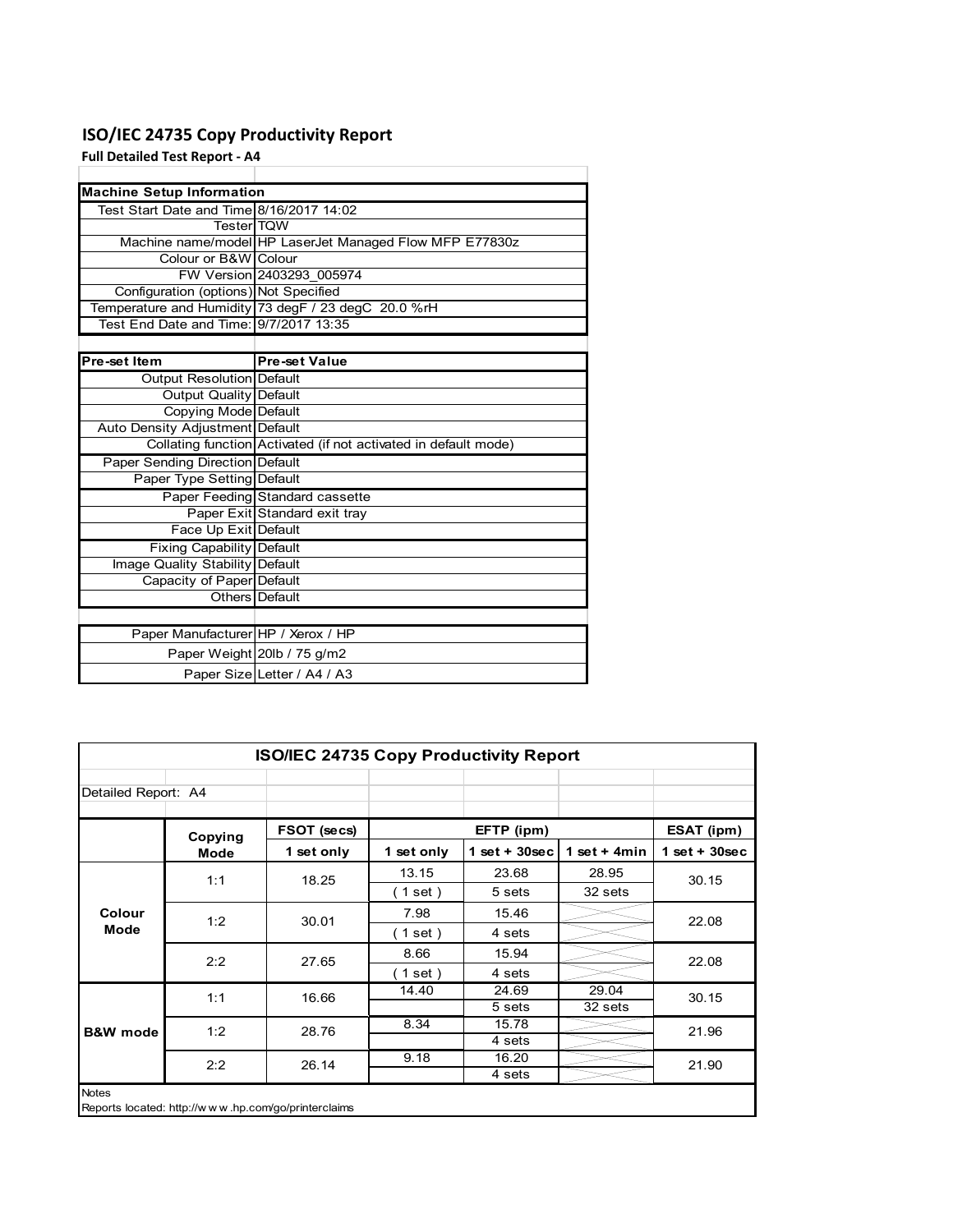# **ISO/IEC 17991 Scanning Productivity Report Full Detailed Test Report ‐ LETTER**

|            | <b>Machine Setup Information</b> |                                          |  |  |  |  |
|------------|----------------------------------|------------------------------------------|--|--|--|--|
|            | Test Start Date and Time         | 7/3/2017 9:57                            |  |  |  |  |
|            | Tester                           | TQW                                      |  |  |  |  |
|            | Machine name/model               | HP LaserJet Managed Flow MFP E77830z     |  |  |  |  |
|            | Colour or B&W                    | Colour                                   |  |  |  |  |
|            | Configuration (options)          | Default                                  |  |  |  |  |
|            | Temperature and Humidity         | 73 degF / 23 degC 20.0 %rH               |  |  |  |  |
|            | Voltage                          | 110V                                     |  |  |  |  |
|            | Test End Date and Time           | 9/7/2017 14:39                           |  |  |  |  |
|            |                                  |                                          |  |  |  |  |
|            | Preset Item                      | <b>Preset Value</b>                      |  |  |  |  |
|            | Scanning resolution              | default (200 dpi)                        |  |  |  |  |
|            | Colour or grey scale/B&W         | default (colour)                         |  |  |  |  |
| Mode       | Duplex / simplex                 | default (simplex)                        |  |  |  |  |
| and        | Original page size               | default (A4)                             |  |  |  |  |
| Setting    | Paper feed orientation           | default (long edge)                      |  |  |  |  |
|            | Scan destination                 | default (shared network)                 |  |  |  |  |
|            | <b>Storing File Type</b>         | default (PDF-multi)                      |  |  |  |  |
|            | Auto scan quality adjustment     | default (factory preset default setting) |  |  |  |  |
| <b>ADF</b> | Paper feed direction             | default (long edge)                      |  |  |  |  |
|            | Output orientation               | default                                  |  |  |  |  |
| Paper-path | Scanning unit                    | default (duplex ADF)                     |  |  |  |  |

| <b>Summary Report: Letter</b> |                |                      |              |                           |  |  |  |  |
|-------------------------------|----------------|----------------------|--------------|---------------------------|--|--|--|--|
|                               |                | <b>Scanning Mode</b> |              | <b>Measurement result</b> |  |  |  |  |
|                               | File format    | Resolution           | Scanning     | scESAT 30secA             |  |  |  |  |
|                               | version        |                      | side         | (ipm)                     |  |  |  |  |
|                               | <b>PDF 1.4</b> | 200                  | single sided | 125.55                    |  |  |  |  |
| Colour                        |                |                      | double sided | 248.59                    |  |  |  |  |
| B&W                           | <b>PDF 1.4</b> | 200                  | single sided | 123.99                    |  |  |  |  |
|                               |                |                      | double sided | 248.93                    |  |  |  |  |

Notes 1) For more information see http://w w w .hp.com/go/printerclaims. 2) For the B/W results, the device scan setting is set to "Scan in B/W".

**ISO/IEC 17991 - Scan Summary Report: Network Folder Productivity Measurement**

| <b>Summary Report: Letter</b> |                      |            |              |                           |                  |               |  |
|-------------------------------|----------------------|------------|--------------|---------------------------|------------------|---------------|--|
|                               | <b>Scanning Mode</b> |            |              | <b>Measurement result</b> |                  |               |  |
|                               | File format          | Resolution | Scanning     | scEFTP 30secF             | File size 30secF | Number of     |  |
|                               | version              |            | side         | (ipm)                     | (Mbyte)          | Sets (30secF) |  |
| Colour                        | <b>PDF 1.4</b>       | 200        | single sided | 58.77                     | 10.53            | 18.00         |  |
|                               |                      |            | double sided | 68.60                     | 20.76            | 36.00         |  |
| B&W                           | <b>PDF 1.4</b>       | 200        | single sided | 90.66                     | 3.10             | 17.00         |  |
|                               |                      |            | double sided | 123.04                    | 6.06             | 34.00         |  |
| <b>Notes</b>                  |                      |            |              |                           |                  |               |  |

┓

Notes 1) For more information see http://w w w .hp.com/go/printerclaims. 2) For the B/W results, the device scan setting is set to "Scan in B/W".

| ISO/IEC 17991 - Scan Full Report: ADF Productivity Measurement |                        |            |                  |                       |                           |                        |  |  |
|----------------------------------------------------------------|------------------------|------------|------------------|-----------------------|---------------------------|------------------------|--|--|
| <b>Summary Report: Letter</b>                                  |                        |            |                  |                       |                           |                        |  |  |
|                                                                | <b>Scanning Mode</b>   |            |                  |                       | <b>Measurement result</b> |                        |  |  |
|                                                                | File format<br>version | Resolution | Scanning<br>side | scFFTP 1setA<br>(ipm) | scEETP 30secA<br>(ipm)    | scESAT 30secA<br>(ipm) |  |  |
|                                                                | <b>PDF 1.4</b>         | 200        | single sided     | 39.24                 | 112.98                    | 125.55                 |  |  |
| Colour                                                         |                        |            | double sided     | 47.42                 | 221.94                    | 248.59                 |  |  |
| <b>B&amp;W</b>                                                 |                        |            | single sided     | 40.09                 | 109.91                    | 123.99                 |  |  |
|                                                                | <b>PDF 1.4</b>         | 200        | double sided     | 43.91                 | 219.12                    | 248.93                 |  |  |
| <b>Notes</b>                                                   |                        |            |                  |                       |                           |                        |  |  |

Notes 1) For more information see http://w w w .hp.com/go/printerclaims. 2) For the B/W results, the device scan setting is set to "Scan in B/W".

| ISO/IEC 17991 - Scan Full Report: Network Folder Productivity Measurement |                        |            |                  |                       |                                         |         |                               |  |
|---------------------------------------------------------------------------|------------------------|------------|------------------|-----------------------|-----------------------------------------|---------|-------------------------------|--|
| <b>Summary Report: Letter</b>                                             |                        |            |                  |                       |                                         |         |                               |  |
|                                                                           | <b>Scanning Mode</b>   |            |                  |                       | <b>Measurement result</b>               |         |                               |  |
|                                                                           | File format<br>version | Resolution | Scanning<br>side | scEETP 1setE<br>(ipm) | scEFTP 30secF File size 30secF<br>(ipm) | (Mbyte) | Number of<br>Sets<br>(30secF) |  |
| Colour                                                                    | <b>PDF 1.4</b>         | 200        | single sided     | 22.90                 | 58.77                                   | 10.53   | 18                            |  |
|                                                                           |                        |            | double sided     | 22.90                 | 68.60                                   | 20.76   | 36                            |  |
| <b>B&amp;W</b>                                                            | <b>PDF 1.4</b>         | 200        | single sided     | 26.66                 | 90.66                                   | 3.10    | 17                            |  |
|                                                                           |                        |            | double sided     | 25.33                 | 123.04                                  | 6.06    | 34                            |  |
| <b>Notes</b>                                                              |                        |            |                  |                       |                                         |         |                               |  |

|            | <b>Test System Parameters</b> |                                                       |  |  |  |
|------------|-------------------------------|-------------------------------------------------------|--|--|--|
|            | Item                          | Value                                                 |  |  |  |
|            | Computer name                 | HP Compaq Elite 8300 Small Form Factor                |  |  |  |
|            | Processor                     | Intel Core i7 -3770, 3.4 GHz                          |  |  |  |
|            | System Chip Set               | Intel C216 Chipset Family SMBus Host Controller       |  |  |  |
|            | <b>System Board</b>           | System devices, default system BIOS                   |  |  |  |
|            | <b>System Memory</b>          | 4 GB                                                  |  |  |  |
| System     | Hard Drive Subsystem          | Standard disk drive (Seagate)                         |  |  |  |
|            | Video Subsystem               | AMD Radeon HD 6350                                    |  |  |  |
|            | Optical Drive                 | HP DVD A DH16aCSHR ATA                                |  |  |  |
|            | I/O Subsystem                 | <b>Builtin</b>                                        |  |  |  |
|            | <b>USB Subsystem</b>          | USB 2.0/3.0                                           |  |  |  |
|            | Operating System              | Windows 7 Business/Ultimate, 64 bit, Build 7601, SP 1 |  |  |  |
|            | I ocation of network folder   | PC                                                    |  |  |  |
|            | Internet Protocol             | IP <sub>v4</sub>                                      |  |  |  |
| Scanning   | <b>Transfer Protocol</b>      | <b>SMB</b>                                            |  |  |  |
| Device     | Hub                           | Trendnet Router and Gbit Switch                       |  |  |  |
| Connection | Network Speed                 | TCP 10/1000 Mbit Ethernet                             |  |  |  |
|            | <b>Connetion Cable</b>        | Cat6 Straight cable                                   |  |  |  |
|            | Wireless router               | No use                                                |  |  |  |
|            | Others                        | No use                                                |  |  |  |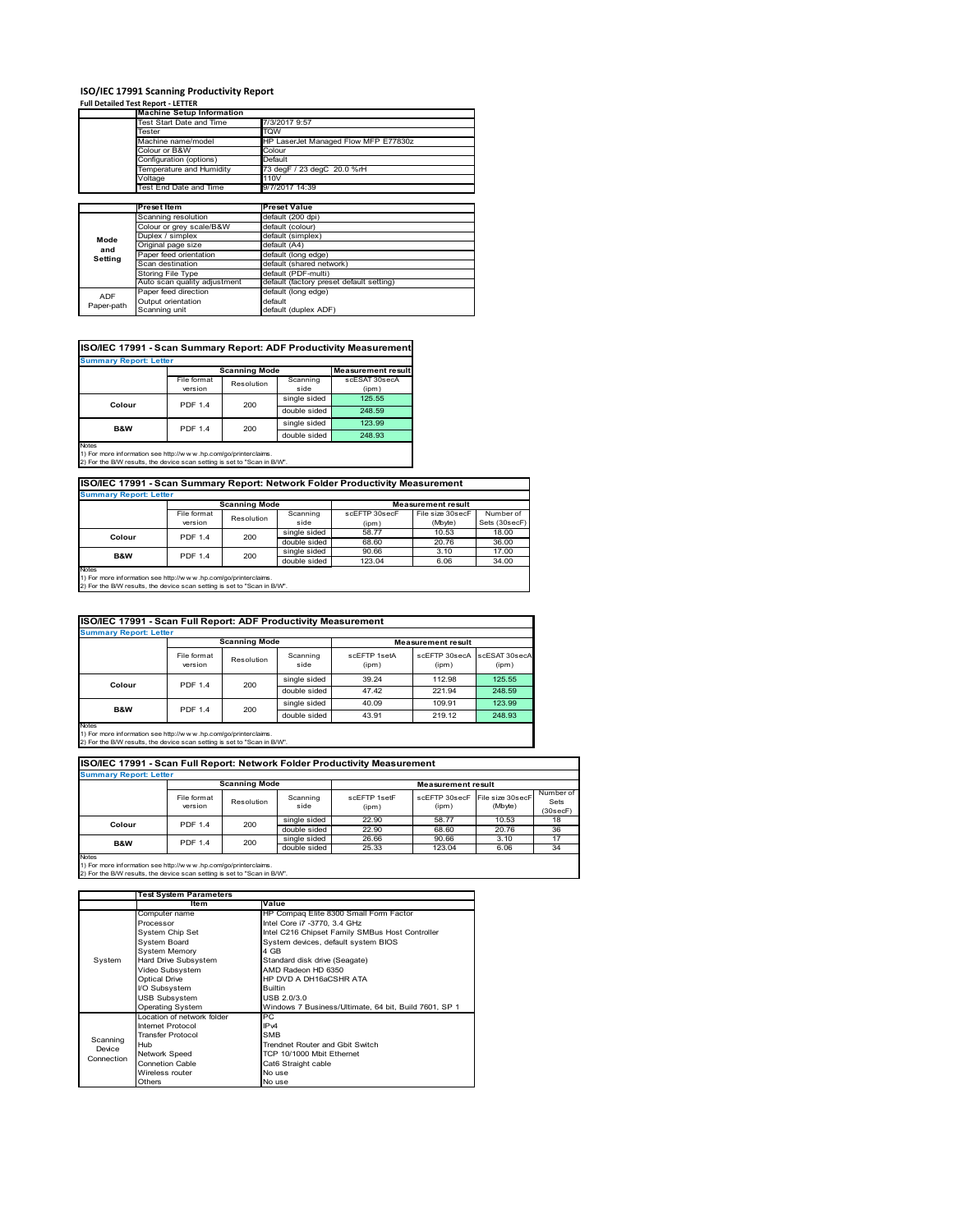### **ISO/IEC 17991 Scanning Productivity Report**

| Full Detailed Test Report - A4 |                                  |                                          |  |  |
|--------------------------------|----------------------------------|------------------------------------------|--|--|
|                                | <b>Machine Setup Information</b> |                                          |  |  |
|                                | <b>Test Start Date and Time</b>  | 7/3/2017 9:57                            |  |  |
|                                | Tester                           | TQW                                      |  |  |
|                                | Machine name/model               | HP LaserJet Managed Flow MFP E77830z     |  |  |
|                                | Colour or B&W                    | Colour                                   |  |  |
|                                | Configuration (options)          | Default                                  |  |  |
|                                | Temperature and Humidity         | 73 degF / 23 degC 20.0 %rH               |  |  |
|                                | Voltage                          | 110V                                     |  |  |
|                                | Test End Date and Time           | 9/7/2017 14:39                           |  |  |
|                                |                                  |                                          |  |  |
|                                | <b>Preset Item</b>               | <b>Preset Value</b>                      |  |  |
|                                | Scanning resolution              | default (200 dpi)                        |  |  |
|                                | Colour or grey scale/B&W         | default (colour)                         |  |  |
| Mode                           | Duplex / simplex                 | default (simplex)                        |  |  |
| and                            | Original page size               | default (A4)                             |  |  |
| Setting                        | Paper feed orientation           | default (long edge)                      |  |  |
|                                | Scan destination                 | default (shared network)                 |  |  |
|                                | Storing File Type                | default (PDF-multi)                      |  |  |
|                                | Auto scan quality adjustment     | default (factory preset default setting) |  |  |
| ADF                            | Paper feed direction             | default (long edge)                      |  |  |
| Paper-path                     | Output orientation               | default                                  |  |  |
|                                | Scanning unit                    | default (duplex ADF)                     |  |  |

## **ISO/IEC 17991 - Scan Summary Report: ADF Productivity Measurement**

| <b>Summary Report: A4</b> |                        |                      |                  |                           |  |  |  |
|---------------------------|------------------------|----------------------|------------------|---------------------------|--|--|--|
|                           |                        | <b>Scanning Mode</b> |                  | <b>Measurement result</b> |  |  |  |
|                           | File format<br>version | Resolution           | Scanning<br>side | scESAT 30secA<br>(ipm)    |  |  |  |
| Colour                    | <b>PDF 1.4</b>         | 200                  | single sided     | 124.58                    |  |  |  |
|                           |                        |                      | double sided     | 247.25                    |  |  |  |
| <b>B&amp;W</b>            | <b>PDF 1.4</b>         | 200                  | single sided     | 123.97                    |  |  |  |
|                           |                        |                      | double sided     | 247.54                    |  |  |  |
| <b>Notes</b>              |                        |                      |                  |                           |  |  |  |

1) For more information see http://w w w .hp.com/go/printerclaims. 2) For the B/W results, the device scan setting is set to "Scan in B/W".

## **ISO/IEC 17991 - Scan Summary Report: Network Folder Productivity Measurement Summary Report: A4**

| <b>BUILDIARY REDUIT.</b> |                      |            |              |                           |                  |               |  |
|--------------------------|----------------------|------------|--------------|---------------------------|------------------|---------------|--|
|                          | <b>Scanning Mode</b> |            |              | <b>Measurement result</b> |                  |               |  |
|                          | File format          | Resolution | Scanning     | scEFTP 30secF             | File size 30secF | Number of     |  |
|                          | version              |            | side         | (ipm)                     | (Mbyte)          | Sets (30secF) |  |
| Colour                   | <b>PDF 1.4</b>       | 200        | single sided | 60.85                     | 9.29             | 18.00         |  |
|                          |                      |            | double sided | 57.33                     | 17.39            | 32.00         |  |
| B&W                      | <b>PDF 1.4</b>       | 200        | single sided | 85.61                     | 3.08             | 18.00         |  |
|                          |                      |            | double sided | 93.63                     | 5.53             | 33.00         |  |
| <b>Notes</b>             |                      |            |              |                           |                  |               |  |

Notes 1) For more information see http://w w w .hp.com/go/printerclaims. 2) For the B/W results, the device scan setting is set to "Scan in B/W".

| ISO/IEC 17991 - Scan Full Report: ADF Productivity Measurement |                        |            |                  |                       |                           |                        |  |  |
|----------------------------------------------------------------|------------------------|------------|------------------|-----------------------|---------------------------|------------------------|--|--|
| <b>Summary Report: A4</b>                                      |                        |            |                  |                       |                           |                        |  |  |
|                                                                | <b>Scanning Mode</b>   |            |                  |                       | <b>Measurement result</b> |                        |  |  |
|                                                                | File format<br>version | Resolution | Scanning<br>side | scFFTP 1setA<br>(ipm) | scEFTP 30secA<br>(ipm)    | scESAT 30secA<br>(ipm) |  |  |
| Colour                                                         | <b>PDF 1.4</b><br>200  |            | single sided     | 38.88                 | 111.28                    | 124.58                 |  |  |
|                                                                |                        |            | double sided     | 46.01                 | 216.21                    | 247.25                 |  |  |
| <b>B&amp;W</b>                                                 | <b>PDF 1.4</b>         | 200        | single sided     | 36.61                 | 111.54                    | 123.97                 |  |  |
|                                                                |                        |            | double sided     | 43.54                 | 219.82                    | 247.54                 |  |  |
| <b>Notes</b>                                                   |                        |            |                  |                       |                           |                        |  |  |

Notes 1) For more information see http://w w w .hp.com/go/printerclaims. 2) For the B/W results, the device scan setting is set to "Scan in B/W".

| ISO/IEC 17991 - Scan Full Report: Network Folder Productivity Measurement |                        |                      |                  |                       |                           |                                           |                               |  |
|---------------------------------------------------------------------------|------------------------|----------------------|------------------|-----------------------|---------------------------|-------------------------------------------|-------------------------------|--|
| <b>Summary Report: A4</b>                                                 |                        |                      |                  |                       |                           |                                           |                               |  |
|                                                                           |                        | <b>Scanning Mode</b> |                  |                       | <b>Measurement result</b> |                                           |                               |  |
|                                                                           | File format<br>version | Resolution           | Scanning<br>side | scEFTP 1setF<br>(ipm) | (ipm)                     | scEFTP 30secF File size 30secF<br>(Mbyte) | Number of<br>Sets<br>(30secF) |  |
| Colour                                                                    | <b>PDF 1.4</b>         | 200                  | single sided     | 16.66                 | 60.85                     | 9.29                                      | 18                            |  |
|                                                                           |                        |                      | double sided     | 22.00                 | 57.33                     | 17.39                                     | 32                            |  |
| <b>B&amp;W</b>                                                            | <b>PDF 1.4</b>         | 200                  | single sided     | 26.66                 | 85.61                     | 3.08                                      | 18                            |  |
|                                                                           |                        |                      | double sided     | 25.33                 | 93.63                     | 5.53                                      | 33                            |  |
| <b>Notes</b>                                                              |                        |                      |                  |                       |                           |                                           |                               |  |

|            | <b>Test System Parameters</b> |                                                       |  |  |
|------------|-------------------------------|-------------------------------------------------------|--|--|
|            | ltem                          | Value                                                 |  |  |
|            | Computer name                 | HP Compaq Elite 8300 Small Form Factor                |  |  |
|            | Processor                     | Intel Core i7 -3770, 3.4 GHz                          |  |  |
|            | System Chip Set               | Intel C216 Chipset Family SMBus Host Controller       |  |  |
|            | System Board                  | System devices, default system BIOS                   |  |  |
|            | <b>System Memory</b>          | 4 GB                                                  |  |  |
| System     | Hard Drive Subsystem          | Standard disk drive (Seagate)                         |  |  |
|            | Video Subsystem               | AMD Radeon HD 6350                                    |  |  |
|            | <b>Optical Drive</b>          | HP DVD A DH16aCSHR ATA                                |  |  |
|            | I/O Subsystem                 | <b>Builtin</b>                                        |  |  |
|            | <b>USB Subsystem</b>          | USB 2.0/3.0                                           |  |  |
|            | <b>Operating System</b>       | Windows 7 Business/Ultimate, 64 bit, Build 7601, SP 1 |  |  |
|            | I ocation of network folder   | РC                                                    |  |  |
|            | <b>Internet Protocol</b>      | IP <sub>v4</sub>                                      |  |  |
| Scanning   | <b>Transfer Protocol</b>      | <b>SMB</b>                                            |  |  |
| Device     | Hub                           | Trendnet Router and Gbit Switch                       |  |  |
| Connection | Network Speed                 | TCP 10/1000 Mbit Ethernet                             |  |  |
|            | <b>Connetion Cable</b>        | Cat6 Straight cable                                   |  |  |
|            | Wireless router               | No use                                                |  |  |
|            | Others                        | No use                                                |  |  |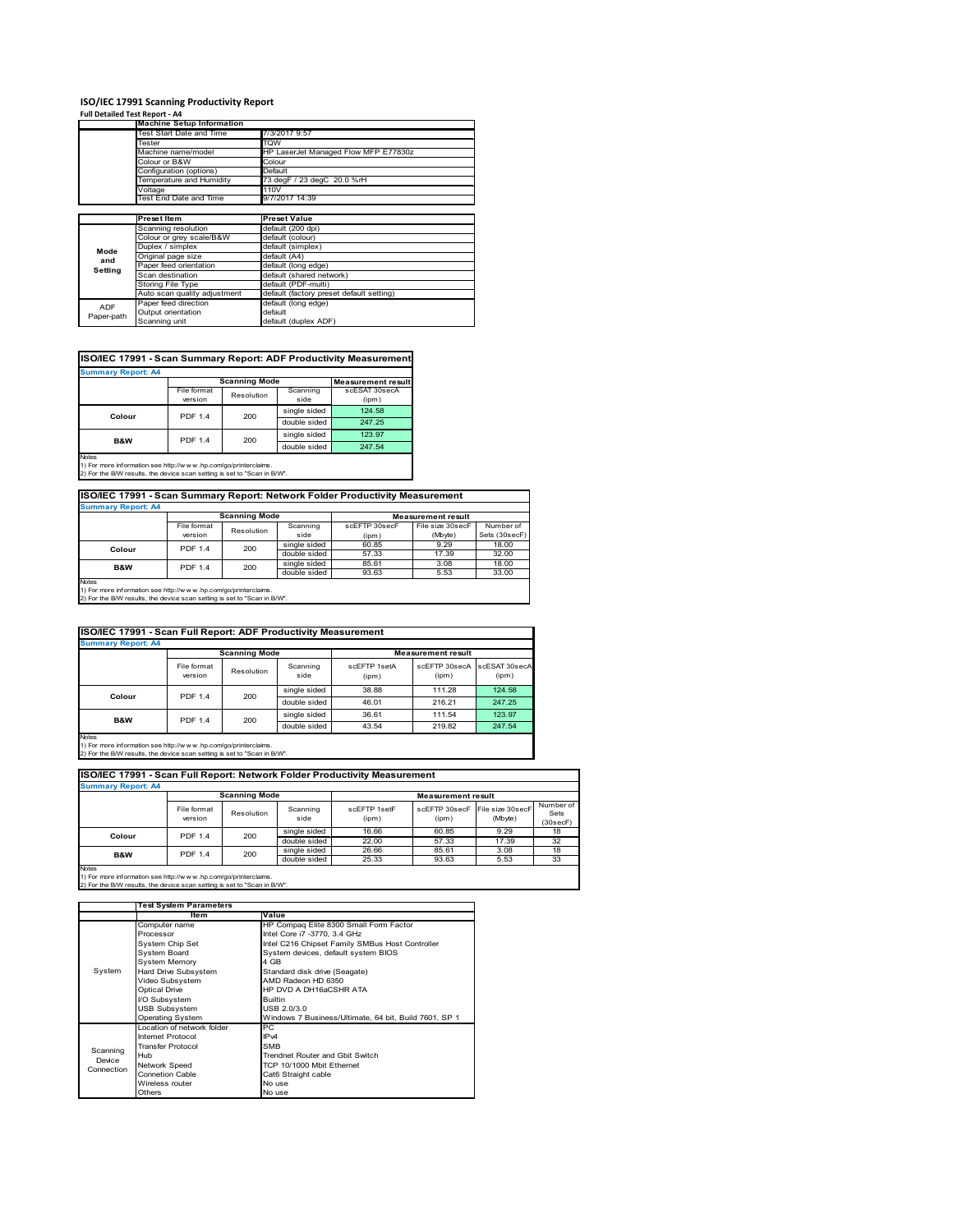### **ISO/IEC 17991 Scanning Productivity Report**

|            | <b>Full Detailed Test Report - Tabloid</b> |                                          |
|------------|--------------------------------------------|------------------------------------------|
|            | <b>Machine Setup Information</b>           |                                          |
|            | Test Start Date and Time                   | 7/3/2017 9:57                            |
|            | Tester                                     | <b>TQW</b>                               |
|            | Machine name/model                         | HP LaserJet Managed Flow MFP E77830z     |
|            | Colour or B&W                              | Colour                                   |
|            | Configuration (options)                    | Default                                  |
|            | Temperature and Humidity                   | 73 degF / 23 degC 20.0 %rH               |
|            | Voltage                                    | 110V                                     |
|            | Test End Date and Time                     | 9/7/2017 14:39                           |
|            |                                            |                                          |
|            | <b>Preset Item</b>                         | <b>Preset Value</b>                      |
|            | Scanning resolution                        | default (200 dpi)                        |
|            | Colour or grey scale/B&W                   | default (colour)                         |
| Mode       | Duplex / simplex                           | default (simplex)                        |
| and        | Original page size                         | default (A4)                             |
| Setting    | Paper feed orientation                     | default (long edge)                      |
|            | Scan destination                           | default (shared network)                 |
|            | <b>Storing File Type</b>                   | default (PDF-multi)                      |
|            | Auto scan quality adjustment               | default (factory preset default setting) |
| <b>ADF</b> | Paper feed direction                       | default (long edge)                      |
| Paper-path | Output orientation                         | default                                  |
|            |                                            |                                          |

## **ISO/IEC 17991 - Scan Summary Report: ADF Productivity Measurement**

| <b>Summary Report: Tabloid</b> |                        |                      |                  |                        |  |  |
|--------------------------------|------------------------|----------------------|------------------|------------------------|--|--|
|                                |                        | <b>Scanning Mode</b> |                  |                        |  |  |
|                                | File format<br>version | Resolution           | Scanning<br>side | scESAT 30secA<br>(ipm) |  |  |
| Colour                         | <b>PDF 1.4</b>         |                      | single sided     | 74.28                  |  |  |
|                                |                        | 200                  | double sided     | 148.91                 |  |  |
| <b>B&amp;W</b>                 | <b>PDF 1.4</b>         | 200                  | single sided     | 74.33                  |  |  |
|                                |                        |                      | double sided     | 148.94                 |  |  |
| Notes                          |                        |                      |                  |                        |  |  |

Notes 1) For more information see http://w w w .hp.com/go/printerclaims. 2) For the B/W results, the device scan setting is set to "Scan in B/W".

## **ISO/IEC 17991 - Scan Summary Report: Network Folder Productivity Measurement**

default (duplex ADF)

| <b>Summary Report: Tabloid</b> |                          |            |              |                           |                  |               |  |
|--------------------------------|--------------------------|------------|--------------|---------------------------|------------------|---------------|--|
|                                | <b>Scanning Mode</b>     |            |              | <b>Measurement result</b> |                  |               |  |
|                                | File format              | Resolution | Scanning     | scEFTP 30secF             | File size 30secF | Number of     |  |
|                                | version                  |            | side         | (ipm)                     | (Mbyte)          | Sets (30secF) |  |
|                                | <b>PDF 1.4</b><br>Colour | 200        | single sided | 25.04                     | 11.75            | 11.00         |  |
|                                |                          |            | double sided | 28.61                     | 21.02            | 20.00         |  |
| <b>B&amp;W</b>                 | <b>PDF 1.4</b>           | 200        | single sided | 33.31                     | 3.83             | 11.00         |  |
|                                |                          |            | double sided | 47.62                     | 6.79             | 21.00         |  |
| Notes                          |                          |            |              |                           |                  |               |  |

Notes 1) For more information see http://w w w .hp.com/go/printerclaims. 2) For the B/W results, the device scan setting is set to "Scan in B/W".

| <b>ISO/IEC 17991 - Scan Full Report: ADF Productivity Measurement</b> |                                  |            |                  |                       |                                      |        |  |  |
|-----------------------------------------------------------------------|----------------------------------|------------|------------------|-----------------------|--------------------------------------|--------|--|--|
| <b>Summary Report: Tabloid</b>                                        |                                  |            |                  |                       |                                      |        |  |  |
|                                                                       | <b>Scanning Mode</b>             |            |                  |                       | <b>Measurement result</b>            |        |  |  |
|                                                                       | File format<br>version           | Resolution | Scanning<br>side | scFFTP 1setA<br>(ipm) | scEFTP 30secA scESAT 30secA<br>(ipm) | (ipm)  |  |  |
| Colour                                                                | 200<br><b>PDF 1.4</b>            |            | single sided     | 33.17                 | 66.74                                | 74.28  |  |  |
|                                                                       |                                  |            | double sided     | 40.80                 | 133.27                               | 148.91 |  |  |
|                                                                       | <b>B&amp;W</b><br><b>PDF 1.4</b> | 200        | single sided     | 0.00                  | 66.59                                | 74.33  |  |  |
|                                                                       |                                  |            | double sided     | 42.70                 | 128.5                                | 148.94 |  |  |
| Notes                                                                 |                                  |            |                  |                       |                                      |        |  |  |

Notes 1) For more information see http://w w w .hp.com/go/printerclaims. 2) For the B/W results, the device scan setting is set to "Scan in B/W".

| ISO/IEC 17991 - Scan Full Report: Network Folder Productivity Measurement |                        |                      |                  |                       |                                         |         |                               |  |
|---------------------------------------------------------------------------|------------------------|----------------------|------------------|-----------------------|-----------------------------------------|---------|-------------------------------|--|
| <b>Summary Report: Tabloid</b>                                            |                        |                      |                  |                       |                                         |         |                               |  |
|                                                                           |                        | <b>Scanning Mode</b> |                  |                       | <b>Measurement result</b>               |         |                               |  |
|                                                                           | File format<br>version | Resolution           | Scanning<br>side | scFFTP 1setF<br>(ipm) | scEFTP 30secF File size 30secF<br>(ipm) | (Mbyte) | Number of<br>Sets<br>(30secF) |  |
| Colour                                                                    | <b>PDF 1.4</b>         | 200                  | single sided     | 12.31                 | 25.04                                   | 11.75   | 11                            |  |
|                                                                           |                        |                      | double sided     | 13.81                 | 28.61                                   | 21.02   | 20                            |  |
| <b>PDF 1.4</b><br><b>B&amp;W</b>                                          |                        | 200                  | single sided     | 0.00                  | 33.31                                   | 3.83    | 11                            |  |
|                                                                           |                        |                      | double sided     | 21.23                 | 47.62                                   | 6.79    | 21                            |  |
| <b>Notes</b>                                                              |                        |                      |                  |                       |                                         |         |                               |  |

|            | <b>Test System Parameters</b> |                                                       |  |  |  |
|------------|-------------------------------|-------------------------------------------------------|--|--|--|
|            | <b>Item</b>                   | Value                                                 |  |  |  |
|            | Computer name                 | HP Compaq Elite 8300 Small Form Factor                |  |  |  |
|            | Processor                     | Intel Core i7 -3770, 3.4 GHz                          |  |  |  |
|            | System Chip Set               | Intel C216 Chipset Family SMBus Host Controller       |  |  |  |
|            | <b>System Board</b>           | System devices, default system BIOS                   |  |  |  |
|            | <b>System Memory</b>          | 4 GB                                                  |  |  |  |
| System     | Hard Drive Subsystem          | Standard disk drive (Seagate)                         |  |  |  |
|            | Video Subsystem               | AMD Radeon HD 6350                                    |  |  |  |
|            | <b>Optical Drive</b>          | HP DVD A DH16aCSHR ATA                                |  |  |  |
|            | I/O Subsystem                 | <b>Builtin</b>                                        |  |  |  |
|            | <b>USB Subsystem</b>          | USB 2.0/3.0                                           |  |  |  |
|            | <b>Operating System</b>       | Windows 7 Business/Ultimate, 64 bit, Build 7601, SP 1 |  |  |  |
|            | ocation of network folder     | РC                                                    |  |  |  |
|            | Internet Protocol             | IP <sub>v4</sub>                                      |  |  |  |
| Scanning   | <b>Transfer Protocol</b>      | <b>SMB</b>                                            |  |  |  |
| Device     | Hub                           | Trendnet Router and Gbit Switch                       |  |  |  |
| Connection | Network Speed                 | TCP 10/1000 Mbit Ethernet                             |  |  |  |
|            | <b>Connetion Cable</b>        | Cat6 Straight cable                                   |  |  |  |
|            | Wireless router               | No use                                                |  |  |  |
|            | Others                        | No use                                                |  |  |  |